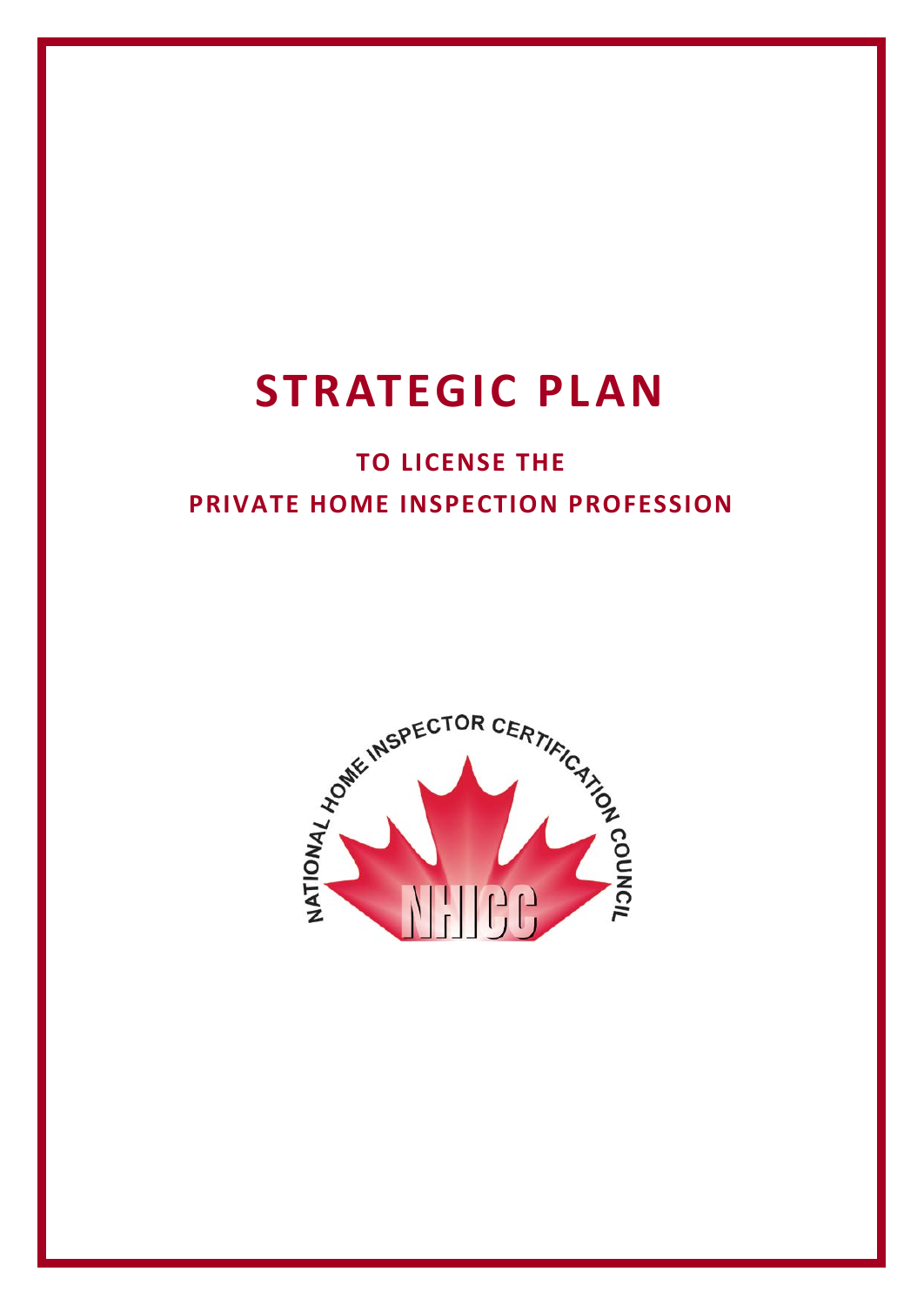### **Acknowledgements**

*All rights reserved*. Reproduction of this publication in part or in whole, without written permission of the National Home Inspector Certification Council is prohibited.

You are free to copy, distribute or display this work for non-commercial purposes provided you do not alter, transform, or build upon this work; and you include this notice in any copy or display.

#### Prepared by:

- Bill Mullen, NHI, RHI Retired, ACI
- George Webb, NHI, RHI, ACI
- Claude Lawrenson, NHI, RHI Retired, ACI
- Wayne Fulton, NHI, ACI

The NHICC acknowledges contributions to this document from:

- Human Resources Skill and Development Canada (HRSDC)
- Construction Sector Council (CSC) BuildForce Canada
- Canada Mortgage and Housing Corporation (CMHC)
- First Nations National Building Officers Association (FNNBOA)
- The Canadian Real Estate Association (CREA)
- Industry Canada Inter-Provincial Trade Agreement
- National Certification Authority/National Certification Program (NCA/NCP)
- Canadian Standards Association (CSA)
- Jim Robar PHD. CMHC, Retired Technical Director
- Julia Bass, Senior Policy Council for the Law Society of Upper Canada
- The Canadian Association of Home and Property Inspectors (CAHPI)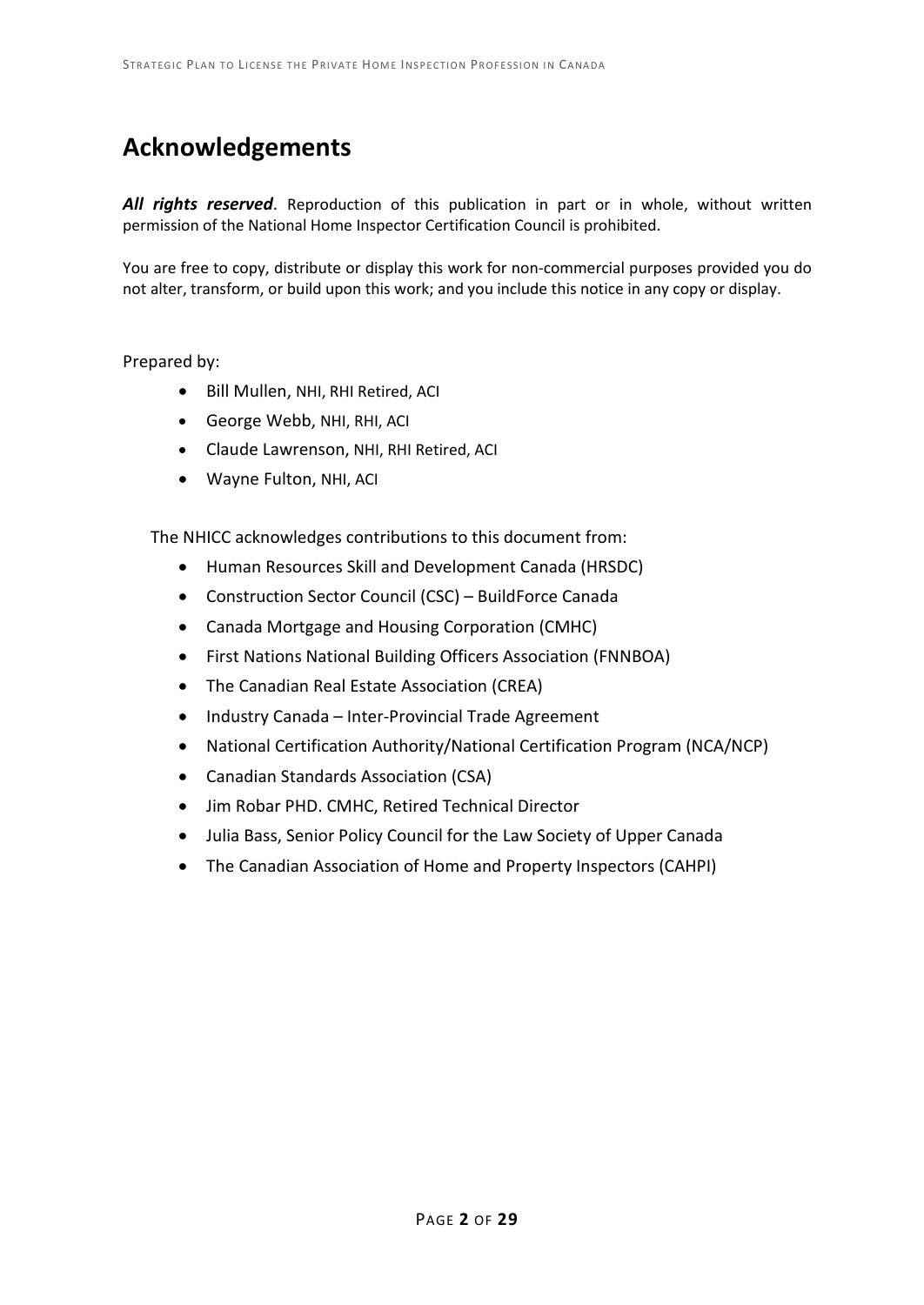# **INTRODUCTION**

As Ontario repositions itself and studies regulating the home inspection profession to offer Ontarians a proper means of protection when purchasing a home; this document is presented to provide a comprehensive guide to aid the Province with this pending legislation.

In 1996 Canada Mortgage and Housing Corporation (CMHC) recognized that the Canadian home inspection profession was fragmented and offered little, if any protection to the consumer. They conducted an in-depth study into our profession, and in 1997 their results were published. This was followed the largest examination of our profession ever conducted. This National Initiative was created and known as CHIBO (Canadian Home Inspector & Building Officials).

This initiative involved Human Resources Skills Development Canada (HRSDC), The Construction Sector Council (CSC)\*, The Alliance of Certified Building Officials' Associations (ACBOA), First Nations National Building Officers Association (FNNBOA), Canadian Real Estate Association (CREA), Canada Mortgage and Housing Corporation (CMHC), the financial, insurance, legal bodies and representatives from the various Canadian Home Inspection Associations. The direct result of this study was the creation of the National Certification and Accreditation Model for Canadian Home and Property Inspectors.

The National Initiative took close to14 years to complete with costs nearing two million dollars (\$2,000.000.00). Funding for this project was supplied by the various stakeholders involved and the home inspection profession. Once completed the key outcomes of the program were: Consumer Protection, a guideline to implement licensing, and a program that was open and available to any Canadian Home Inspector. In 2005 the Honorable Joe Fontana (Minister of Housing) presented funds in the amount of two hundred and fifty thousand dollars (\$250,000.00) to launch the National Certification Program with assurances that it would be permanent and available to every Canadian Home Inspector.

Canada Mortgage and Housing Corporation is Canada's respected leader in housing research and their lead in the development of this important program ensures its credibility fairness and completeness.

\*NOW "BUILDFORCE CANADA"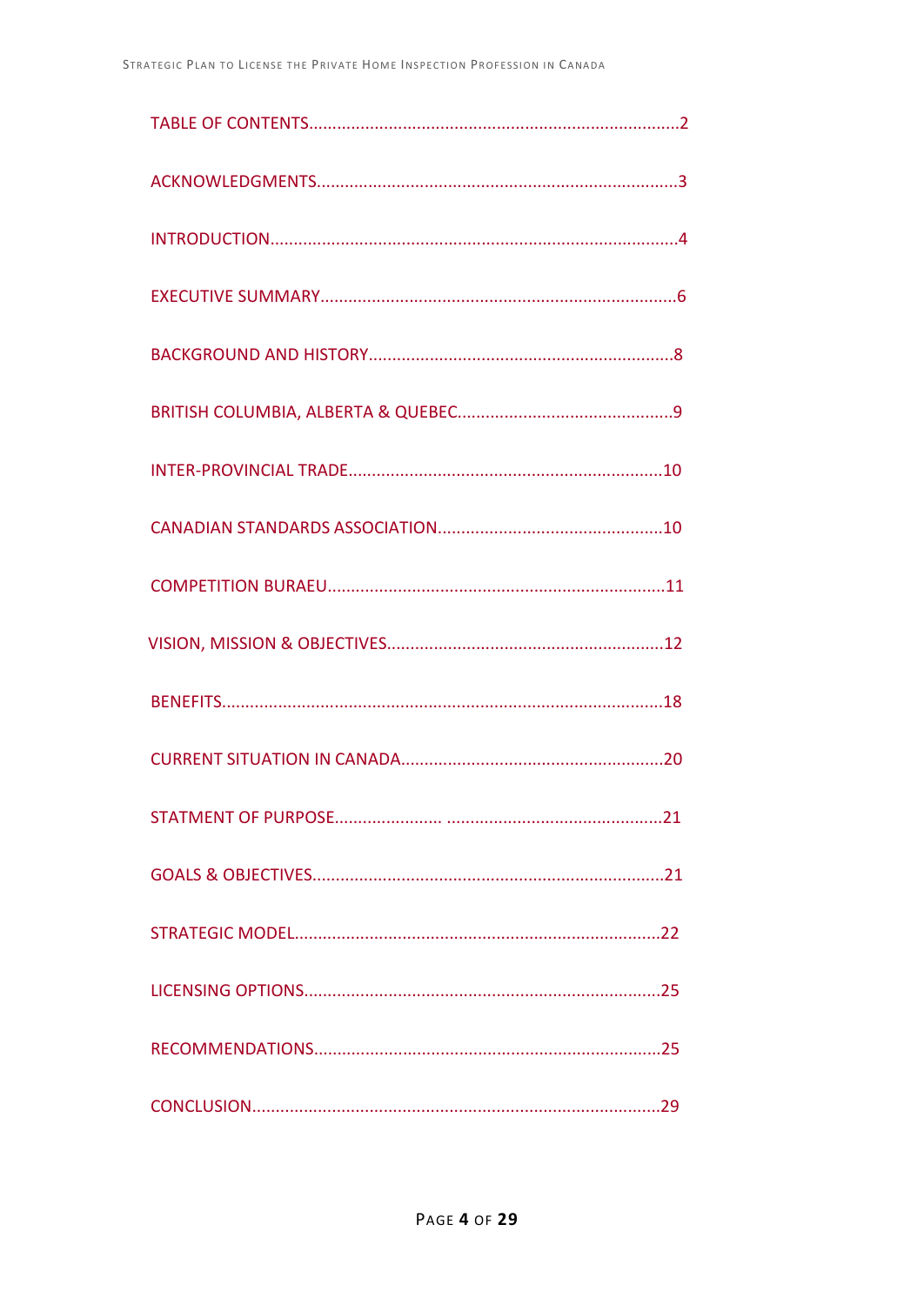### **APPENDICES:**

- APPENDIX A NATIONAL INITIATIVE (CHIBO)
- APPENDIX B CSC/NHICC ADMINISTRATIVE AGREEMENT
- APPENDIX C NATIONAL INITIATIVE COSTS
- APPENDIX D REASEARCH HIGHLIGHT CHIBO INITIATIVE
- APPENDIX E COMMON CORE COMPETENCIES
- APPENDIX F NATIONAL OCCUPATIONAL STANDARDS
- APPENDIX G INTER-PROVINCIAL TRADE AGREEMENT
- APPENDIX H CMHC 'HIRING A HOME INSPECTOR'
- APPENDIX I MENTORSHIP
- APPENDIX J AN ARGUMENT FOR LICENSING THE PRIVATE HOME INSPECTION PROFESSION IN ONTARIO
- APPENDIX K FEE SCHEDULE
- APPENDIX L HOME INSPECTOR PIE CHART
- APPENDX M "JIM ROBAR PHD." RETIRED CMHC DIRECTOR TECHNICAL REASEARCH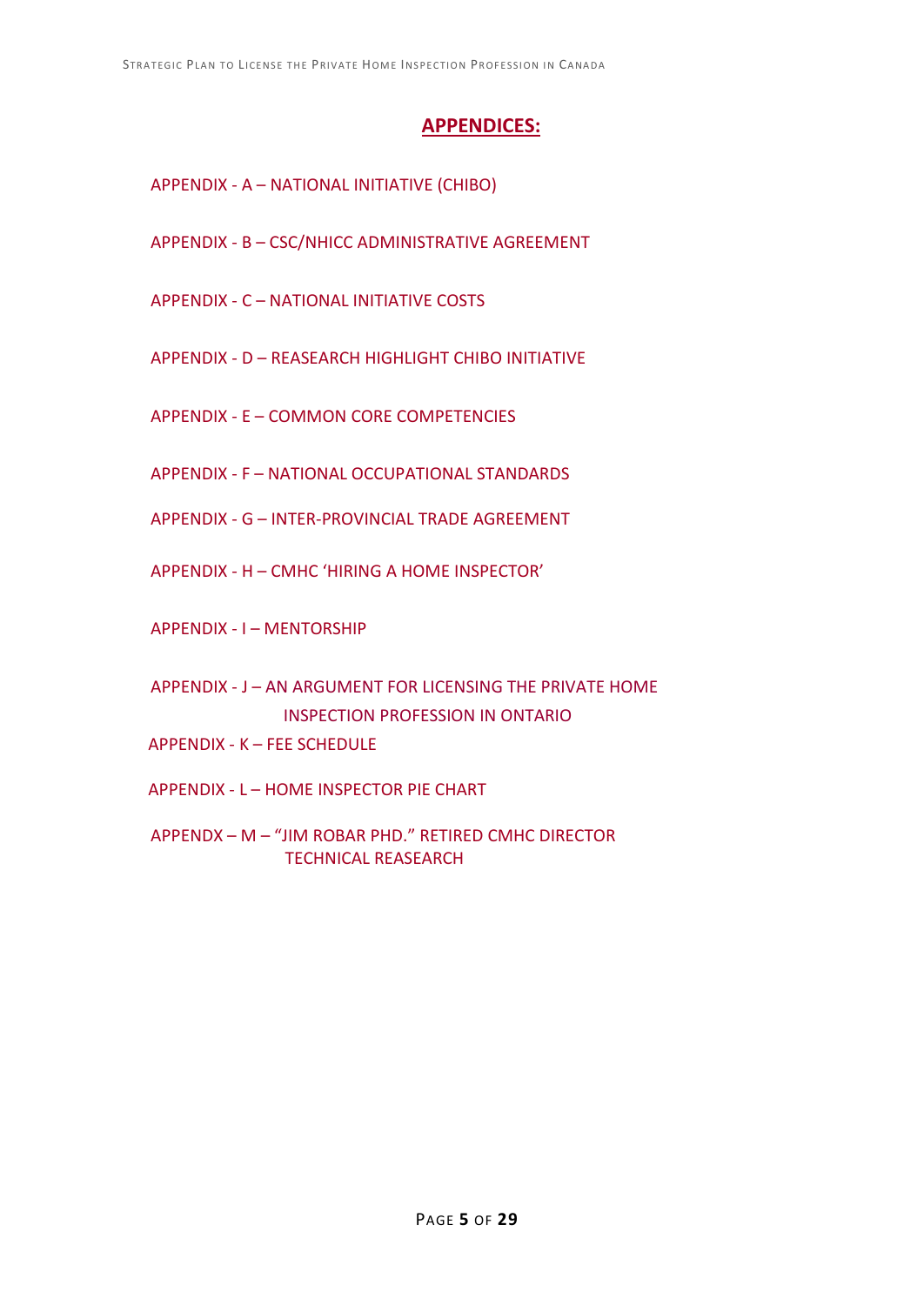# **EXECUTIVE SUMMARY**

Canada's Home Inspection Profession is essential to the country's economic and social well-being. The purchase of a home remains the largest investment a consumer will make. The home inspection provides the final link in the Real Estate transaction, providing a vital service for the consumer. The National Home Inspection Certification Council (NHICC) has taken a lead role in developing a strategic plan to guide Ontario as it moves to regulate the home inspection profession.

The NHICC is an independent not-for-profit certification body with no outside affiliation, promoting excellence and professionalism of our industry. The NHICC is not a membership based organization, like other "inspection associations" and has no member's, only certificate holder "registrants". Full registrants who have fulfilled the requirements of the National Certification Program receive the National Home Inspector (NHI) designation ensuring their clientele will receive professional home inspection services that are uniformly consistent from coast to coast to coast. We are very proud of the fact that these inspectors have undergone some of the most comprehensive technical and rigorous field testing requirements found in the industry today. The NHICC is dedicated to its commitment of excellence by requiring all NHI's be regularly re-tested to ensure that their level of competency does not falter in the future.

#### **THE NHICC IS THE ONLY ENITY THAT:**

- It holds membership and plans on obtaining independent third party accreditation by the Institute for Credentialing Excellence (ICE)
- Holds administrative rights to the National Certification Program (NCP) which is owned by the Construction Sector Council (CSC)
- Is licensed by Canada Mortgage and Housing Corporation (CMHC) to deliver the National Occupational Standards (NOS) for the home inspection profession in Canada
- Acts in accordance with the Standards Council ISO/CAN-P-9 standards 17024 *"It should be noted that the Standards Council of Canada CAN-P-9 Criteria for Accreditation of Personnel Certification Bodies was established as the basis for the national certification model for home and property inspectors."*
- Has a working Mentoring/Apprenticeship-Supervised Field Training program
- Has an in-depth Discipline & Professional Practice Committee
- Is recognized by Federal, Provincial and Municipal Governments
- Is accepted in British Columbia, Alberta and Quebec where licensing or regulations are in place
- Is and acts independent of all home inspection Association's or Organization's
- Its Primary Mission is the National Certification of Home Inspectors

Committees were set up and open symposia were held in Ontario to examine licensing our profession. The goal was to determine if licensing the Private Home Inspection Profession was needed and if it would help protect the Consumer. The overwhelming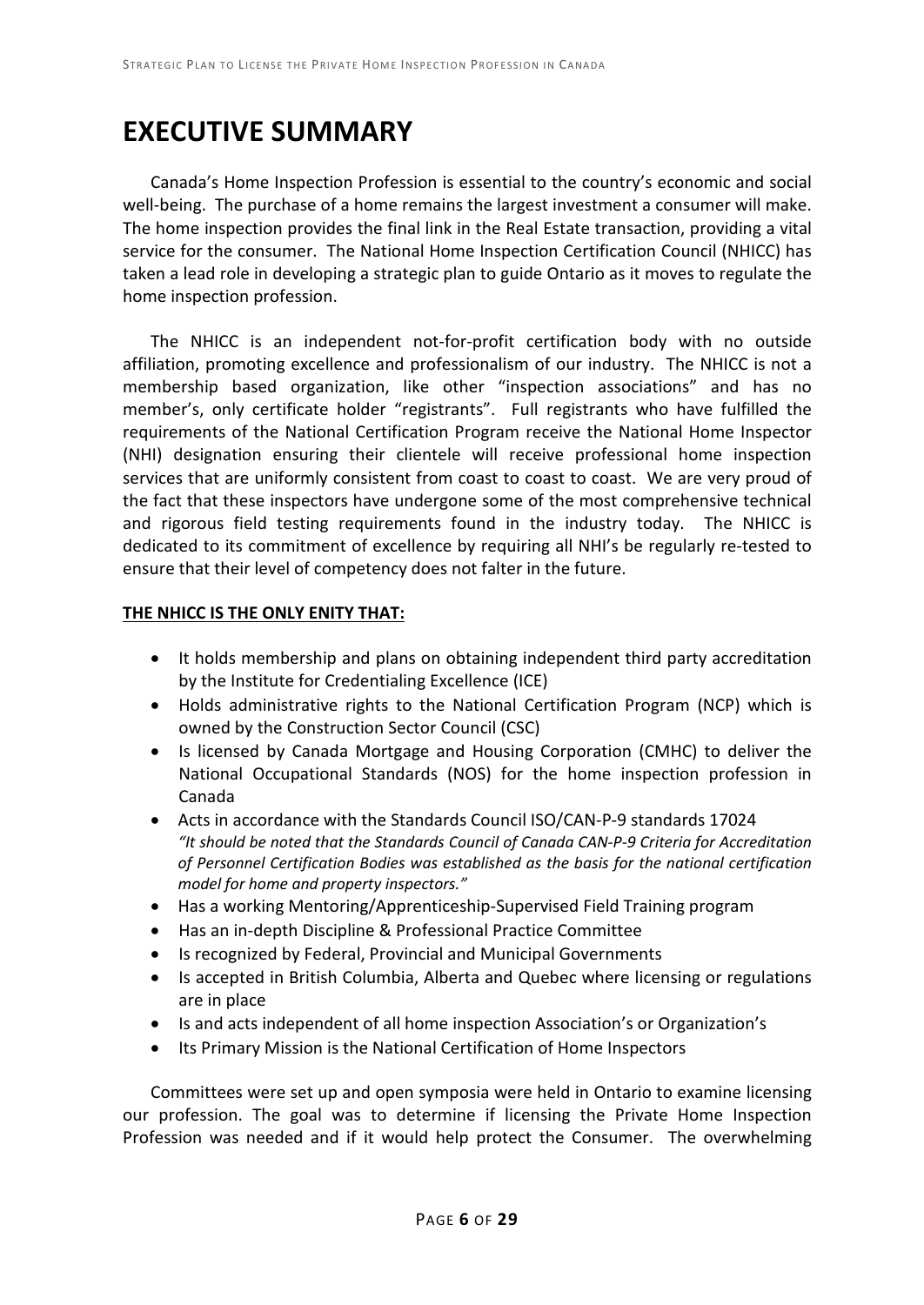conclusion was that the current system is often not working and various associations fragmented offering very mixed response for Consumer Protection! Alternatives must be considered to repair the fractured home inspection profession as efficiently as possible.

The **VISION** for the future of the Ontario Private Home Inspection is to provide a more uniform approach to home inspection. One that results in a more satisfied customer achieved through adherence to a recognized Standard of practice, proper training and validation ratified through testing.

#### **This strategy already exists by adopting the National Initiative's objectives.**

- Promotes defensible Standards of Practice
- Improves the qualifications of private home inspectors
- Provides a fair impartial evaluation of credentials
- Fully supports and maintains the National Occupational Standards
- Protects the public and offers enhanced Consumer Protection
- Provides a mechanism to discipline and ensure professional competency
- Is open and attainable by all Ontario home inspectors

Ontario continues to experience considerable growth in the housing market, through sales of new and existing homes. Ontario has a diverse housing stock, this network is comprised of century old homes, farms, modern sub-divisions and everything built in between. As Ontario rebounds from the recent economic slump the housing market has remained reasonably stable. Home ownership continues to be the Canadian dream. This continuing trend requires a measurable level of skill and experience for the consumer to rely on when making perhaps the largest investment of their life. Equally so a large percentage of home buyers and Realtors® are now turning to the Home Inspection Profession for guidance.

From a National perspective, licensing has been adopted and legislated in British Columbia, Alberta and home inspections are self-regulated by "Order" in Quebec. This plan provides an ideal opportunity for Ontario to take the lead by becoming a national leader with true Consumer Protection through meaningful legislation.

The strategic plan, developed by the NHICC, outlines a vision for the future of the Home Inspection Profession in Ontario. It provides the strategies to implement develop and deploy these initiatives to improve the safety, efficiency and competency of the Private Home Inspection Profession. The strategies focus on a coordinated and controlled approach to the integration of licensing.

 Based on input from the Home Inspection Profession, major stakeholders, BBB, Realtors® and consumer, this strategic plan recommends immediate implementation of legislation. This Strategic Plan is a living and flexible document that provides strategies and a framework based on current needs and bodies. It may require refinement and updating over time to capture new technologies and new policies and practices.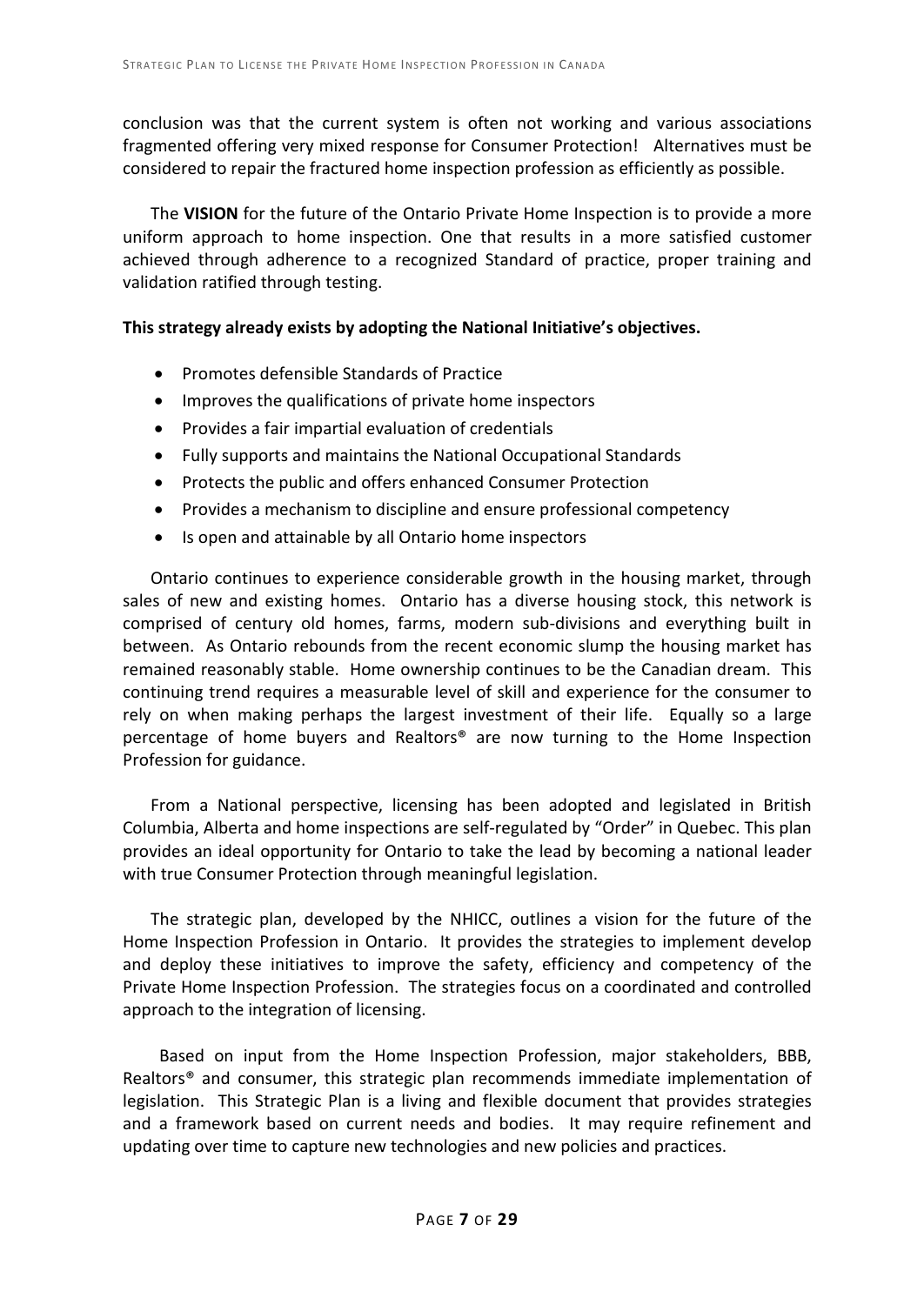The NHICC is confident in the research already completed by CMHC and other key stakeholders and is hopeful that the Ministry of Consumer Protection will act on this initiative and implement licensing without any input from the home inspection industry. The documentation provided and the content of this plan should be the basis for licensing our profession.

### **BACKGROUND and HISTORY**

*Home inspections* in North America began in the 1970s. The need arose to formalize the profession and in 1976 the American Society of Home Inspectors® (ASHI®) was formed. ASHI is North America's oldest and most respected professional society of home inspectors. ASHI focused on enhancing the awareness and quality of home inspections in America. In Canada, the Canadian Association of Home Inspectors® (CAHI) was formed in 1988. CAHI operated as the Canadian arm of ASHI, until 1994, when several provincial regional organizations formed CAHI National. In September 2002, the name of CAHI was changed to the Canadian Association of Home & Property Inspectors (CAHPI). This change in names was done to reflect a broader mandate and to include other organizations such as the Provincial Association of Certified Home Inspectors in Ontario and the Western Alliance of Home and Property Inspectors in British Columbia

As early as 1992, Canada Mortgage and Housing Corporation® studied the possibility of establishing consistent national standards for home inspectors. From their research they recognized the lack of consistency, training, qualifications, rigour and consumer protection that was missing in the home inspection profession. Between 1999 and 2005 the various government agencies involved took steps in this direction by developing sector based committees that produced the National Certification Program (NCP) and the National Occupational Standards (NOS) which have been published and updated regularly to outline the knowledge and skill based standards expected of home inspectors. This multi-phased National Initiative known as CHIBO (Canadian Home Inspectors and Building Officials) was given the task to unite the Canadian Home Inspection profession, study the similarities and differences, and initiate a set of standards that would provide the home buying public protection when using the services of a home inspector.

The Canadian Association of Home and Property Inspectors (CAHPI) were created as a result of the CHIBO agreements. Their mandate was to unite the Canadian Home and Property Inspection profession, implement these standards and administer the National Certification Program.

These "standards" provided a baseline for the competencies and skills expected of a qualified home inspector. These occupational standards were put into practice in 2006 with the creation of the National Certification Authority (NCA), a certification body of CAHPI that certifies home inspectors against background review and peer review testing.

The National Certification Program became a very successful process and quickly gained recognition across Canada. In an unprecedented move, the spring of 2010 saw CAHPI National abandon this very successful program. This was done to preserve the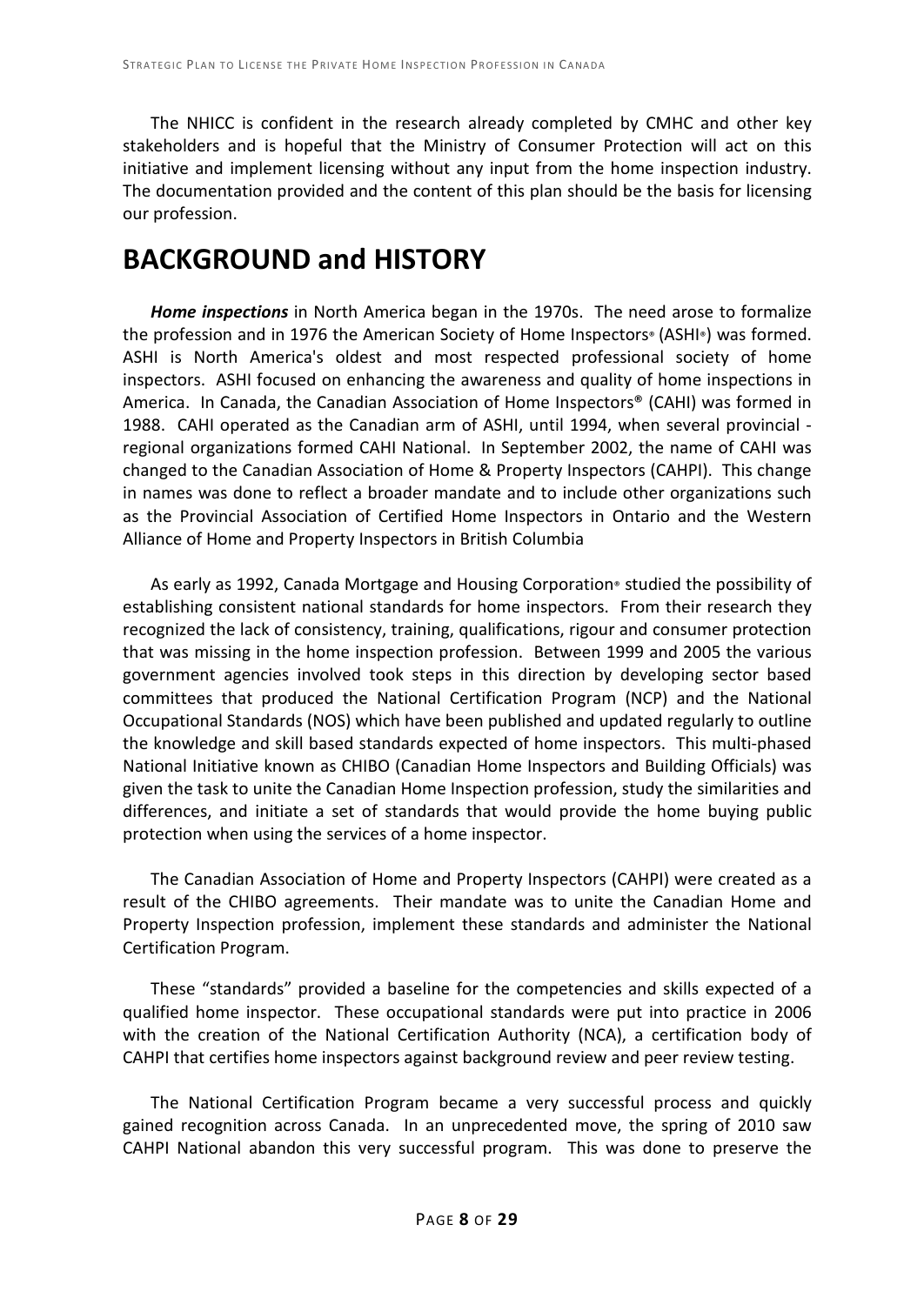CAHPI Provincial RHI (Registered Home Inspector) designation as their RHI's were experiencing a 20% failure rate when evaluated against the NCP and to help preserve their declining membership numbers. Those administering the NCP were dismayed by CAHPI's decision because they did not want to see the past efforts wasted and wanted to ensure that the profession would maintain a high standard. Thus they formed the NHICC to carry on that mandate and to accommodate the continuation of those that supported the National Certification Program.

Meetings in the spring of 2010 saw the directors from the NHICC approach the Construction Sector Council (CSC), the legal owners of the NCP, to secure permission to administer and continue this vital program. Further meetings were held with CMHC and other government stakeholders who have all endorsed and are supportive of the actions.

September 2010 saw the Construction Sector Council grant the NHICC administrative rights to the NCP. This decision preserved the 14 years of earnest work spent in developing this program and the nearly 2 Million Dollars that was invested in its creation.

# **BRITISH COLUMBIA, ALBERTA and QUEBEC**

As of March  $31<sup>st</sup>$ , 2009, private home inspectors in British Columbia were required to be licensed. British Columbia became the first province to have such a requirement. This step was taken after several years of study into the feasibility and desirability of licensing home inspectors, with the conclusion being that consumer protection provided an overwhelming argument in favour of mandatory licensing.

In British Columbia, licensing is administered through the Business Practices and Consumer Protection Authority, (now Consumer Protection B.C.) an agency at arm's length from government charged with consumer protection duties in that province. This organization was chosen to host the licensing service because of its mandate.

Alberta followed with licensing legislation introduced in September 2011. Alberta is now the second province to have such requirements. In Alberta, licensing is administered by Service Alberta a provincial arm of the Alberta Government. This body was chosen to regulate the licensing service because of its mandate.

In Quebec, although licensing has not been formally legislated the Quebec Real Estate Regulatory (OACIQ) has implemented requirements for the home and property inspectors practicing in that province. Various organizations/associations have been approved and inspectors must meet the requirements established through their guidelines.

The NHICC's, NHI designation is the only credential that has been recognized in all three provinces. The NHICC has established itself as the clear leader in providing a defendable credential that carries measurable uniform standards across Canada. This achievement addresses the Provincial Interprovincial Trade Agreements established by the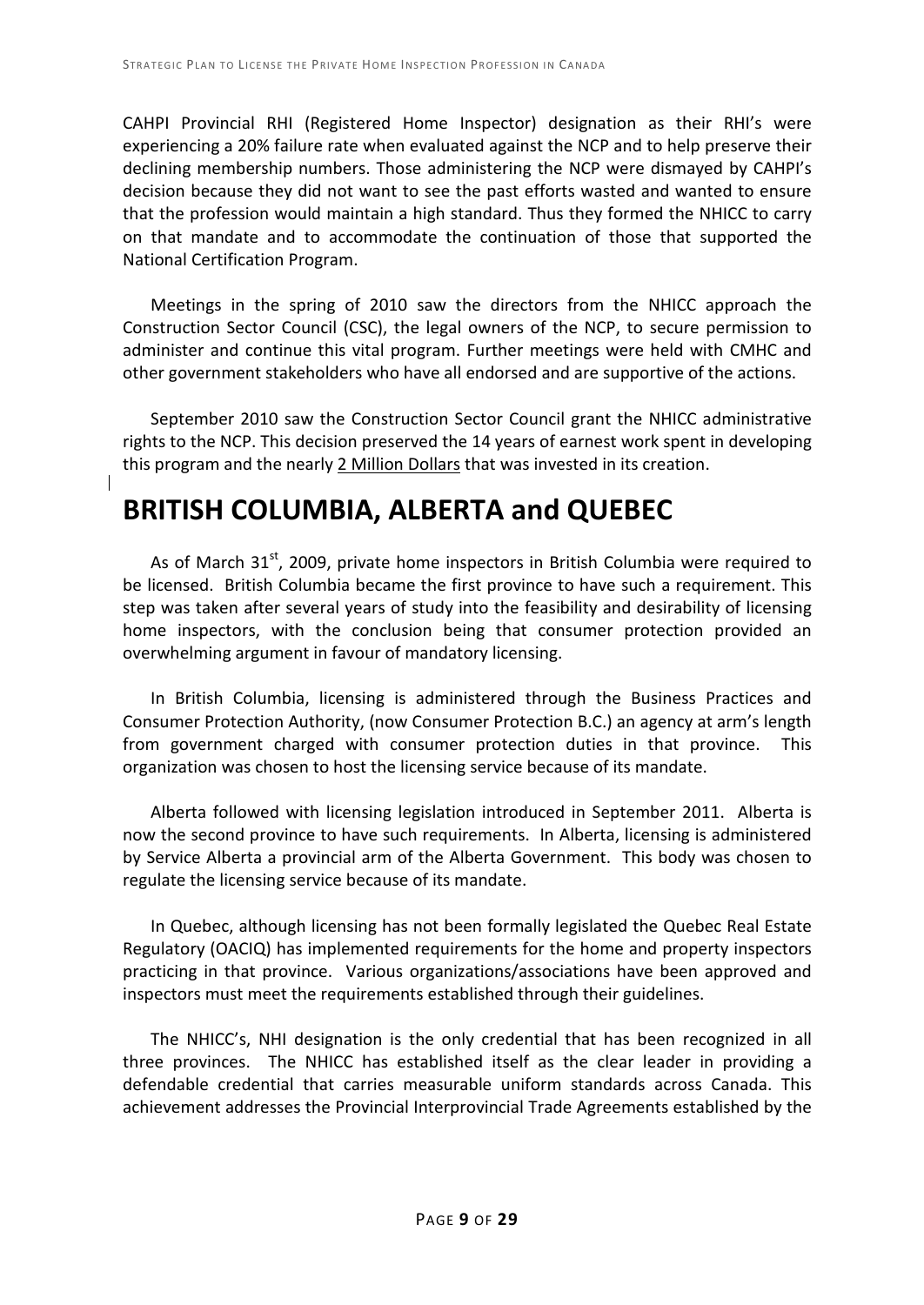Federal and Provincial governments while fulfilling the requirements of the National Initiative and National Occupational Standards.

The intention of licensing is to:

- 1- Provide true Consumer Protection for every home buyer
- 2- A uniform provincial standard for licensing the private home inspector
- 3- Licensing that is attainable by any qualified private home inspector

### **INTER-PROVINCIAL TRADE**

By adhering to the guidelines set out in the CHIBO agreements and fulfilling the requirements of the Inter-Provincial Trade Agreements, the National Certification Program, as administered by the National Home Inspector Certification Council (NHICC) allows its full registrants the freedom to work at their profession anywhere in Canada. The Agreement on Internal Trade (AIT) is an intergovernmental trade agreement signed by Canadian First Ministers that came into force in 1995. Its purpose is to reduce and eliminate, to the extent possible, barriers to the free movement of persons, goods, services, and investment within Canada and to establish an open, efficient, and stable domestic market

Most Canadians are able to work in their chosen occupation anywhere in Canada. Some workers, however, are employed in regulated occupations, or licensed by provincial or territorial authorities. Although many occupations enjoy a high degree of consistency in the requirements for a specific job, workers have encountered barriers when they move from one jurisdiction to another because of differences in certification requirements. Since the AIT and as a result of more recent amendments to Chapter 7 on Labour Mobility, governments and other organizations responsible for the certification of workers in regulated occupations have partnered to support the free movement of workers within the country.

In January 2009, the premiers and Prime Minister endorsed amendments to Chapter 7 of the Agreement on Internal Trade in order to help resolve labour mobility challenges that continued to face certain regulated occupations. Recent amendments to Chapter 7 of the Agreement mean that workers in regulated occupations can apply to be certified or licensed in the same occupation in another province or territory without having to undergo significant additional training, examination or assessment. This amendment enables qualified workers to practice their occupation anywhere in Canada by eliminating residency requirements, and is based on competence, recognizing a worker's occupational qualifications and compliance to a **National Occupational Standard**.

Governments recognize the goal of providing freedom of movement for all Canadians in their chosen field across the country. The National Home Inspectors Certification Council is working for that end on behalf of all Home Inspectors in Canada.

# **CANADIAN STANDARDS ASSOCIATION**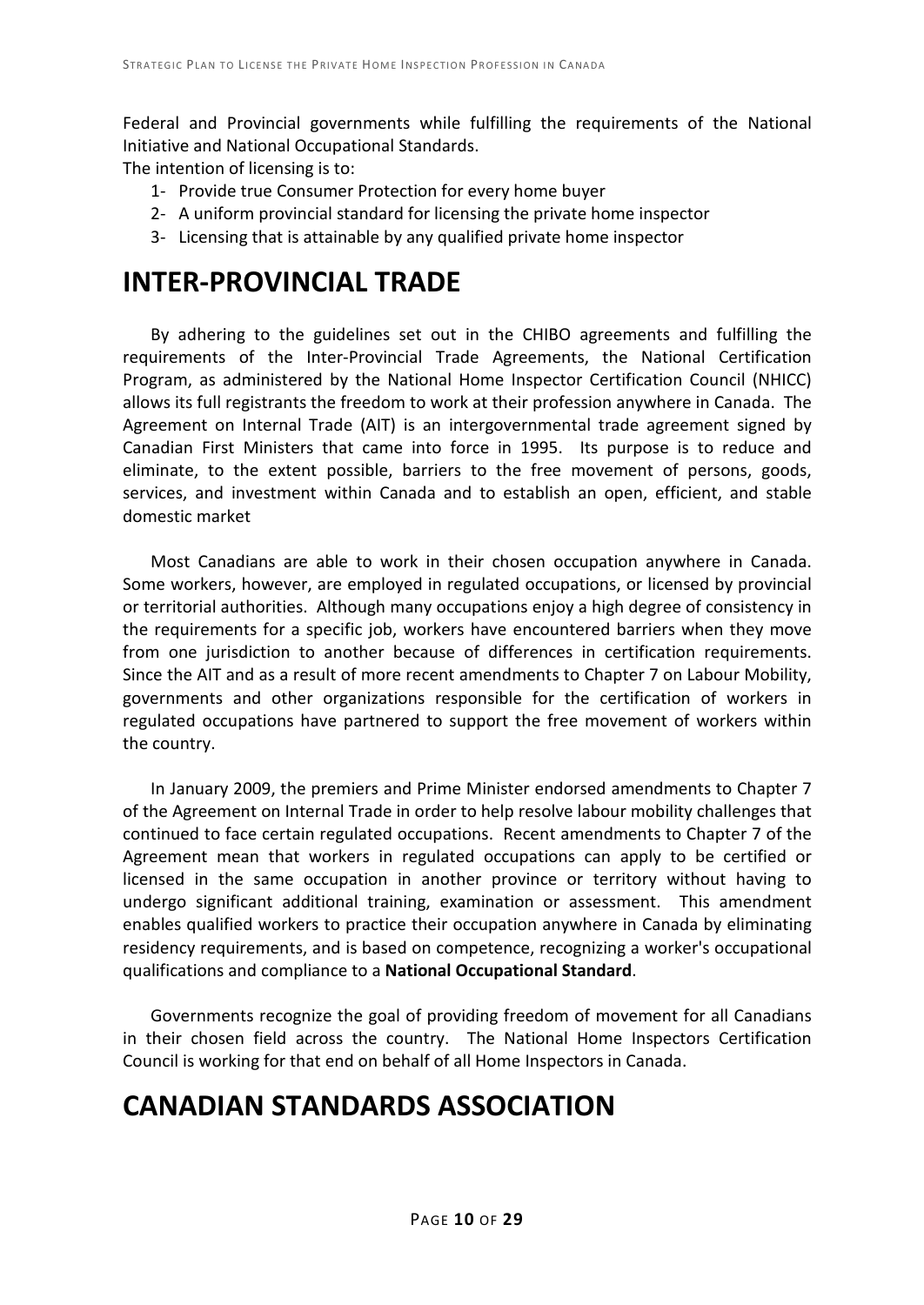Over the past year in a half the Canadian Standards Association (CSA) was commissioned by Service Alberta to explore unifying the various standards of practice used by home inspection associations. Realizing that each association recognized carried different criteria, it became apparent that the Alberta consumer was not being offered a clear alternative and left confused. It is our understanding that the CSA-A770 Home Inspection Standard will be ready for official released within the next few months.

British Columbia who also licensed association credentials has encountered the same issue. It is currently trying to resolve and work towards a one size fits all model through working with their recognized home inspection association committees.

There is still concern based on the formation of a common interest group of home inspection associations in Canada (Canadian Home Inspectors Alliance), franchisors and other stakeholders about the lack of freedom to choose their favoured home inspection standard.

CSA Group is an independent, not-for-profit membership association dedicated to safety, social good and sustainability. Its knowledge and expertise encompass standards development; training and advisory solutions; global testing and certification services across key business areas including hazardous locations and industrial, plumbing and construction, medical, safety and technology, appliances and gas, alternative energy, lighting and sustainability; as well as consumer product evaluation services. The CSA certification mark appears on billions of products worldwide. For more information about CSA Group visit [www.csagroup.org](http://www.csagroup.org/)

Even with the development of the CSA Standard concerns were raised regarding the additional cost and public availability to access the CSA-A770 Standard. Others have expressed concerns about the fact that a large part of the CSA Standard is based on reference to other proprietary home inspection standards that already exist for free and is readily available to home inspectors and consumers in the marketplace.

### **COMPETITION BUREAU OF CANADA**

The NHICC is the only home inspection entity in Canada that is pursuing independent third party accreditation, thus fulfilling the requirements of Canada's Competition Bureau. As noted earlier the NHICC has been a member of the Institute of Credentialing Excellence for the past 5 years.

According to fundamental antitrust and common law fairness principles, a "certifying body" must establish eligibility pathways that are objectively defensible, that are rationally related to its purposes, and that are not coloured by political or economic motives. A certifying body is exposing itself to great legal peril if it limits candidates for its examination to graduates of programs accredited by its sibling accrediting body for no other reason than the existence of the "family" relationship. Of course, if the certifying body can demonstrate objectively that programs accredited by the "other" accreditor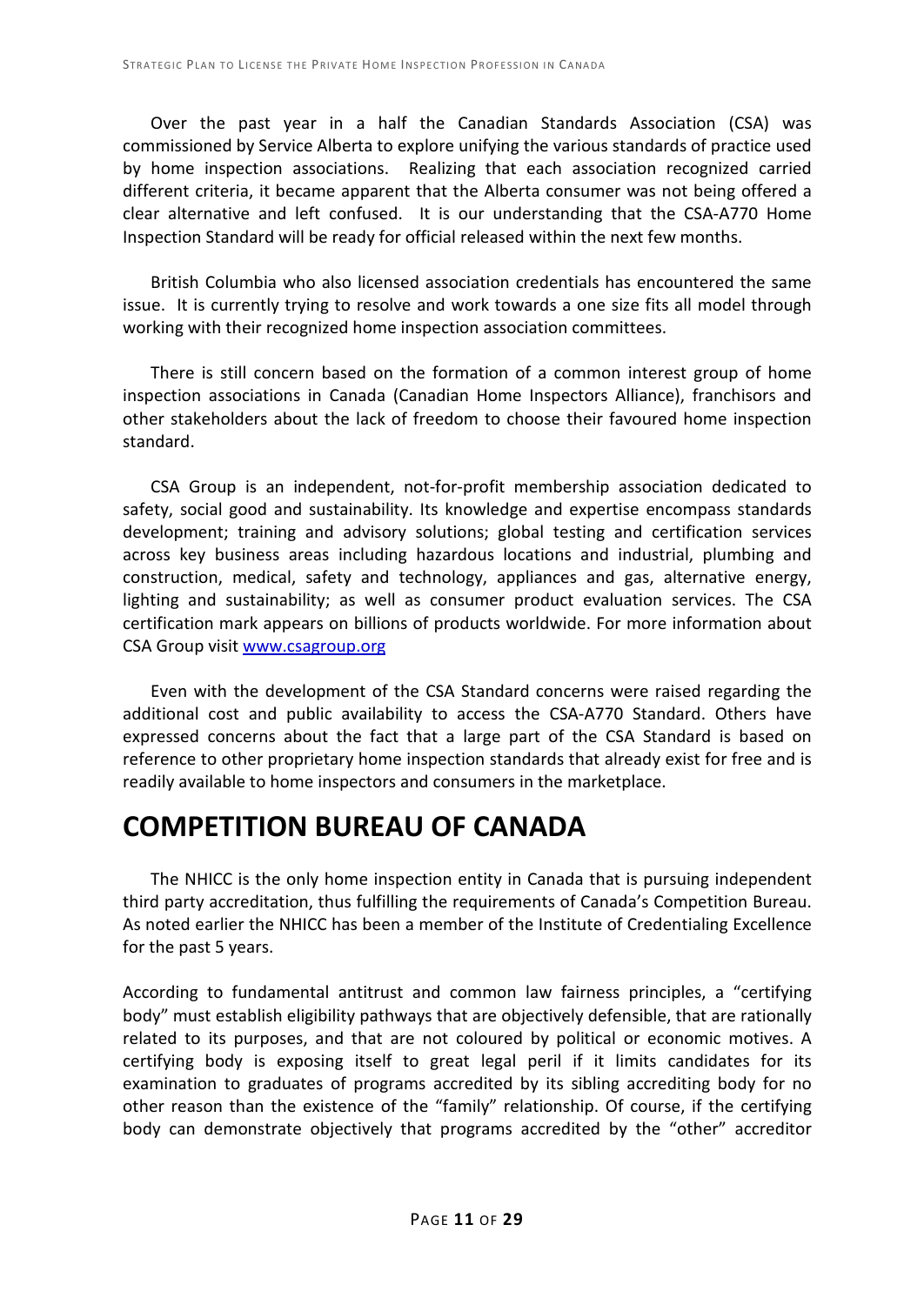produce candidates who pose a likelihood of harm to the consumers of their professional services, it is legally allowable for the certifying body to exclude these candidates from its examination, and thus from its certification. Thus the NHICC separates certification from the delivery of education and training. As such the NHICC remains at arm's length in order to maintain that the governance structure, policies, and procedures that have been established protect against *undue influence* that could compromise the integrity of the certification process.

#### **In general the Competition Bureau supports:**

- The need for entry requirements to assure quality in the provision of professional services
- Any proposed increase to required qualifications should be justified as being the minimum that will reasonably ensure consumer protection
- Jurisdictions that maintain higher standards than others should look to the outcomes of less regulated jurisdictions when defining the minimum necessary level of qualification

Another Competition Bureau concern - abuse of a dominant position occurs when a dominant firm in a market, or a dominant group of firms, engages in conduct that is intended to eliminate or discipline a competitor or to deter future entry by new competitors, with the result that competition is prevented or lessened substantially.

These provisions, contained in sections 78 and 79 of the Competition Act, establish the bounds of legitimate competitive behaviour and provide for corrective action when firms engage in anti-competitive activities that damage or eliminate competitors and that maintain, entrench or enhance their market power.

The NHICC is an independent, fully inclusive professional national home inspector certification body recognized by both federal and provincial governments. The NHICC National Admissions Board has been established by the NHICC Board of Directors as a Standing Committee as defined in the NHICC Bylaws and Policy & Procedures. This Certification Committee operates as an independent and autonomous governing committee for the NHICC National Certification Program.

### **VISION, MISSION & OBJECTIVES**

The **Vision** for the future of licensing in Ontario is to have a well developed and integrated system in place for;

- 1) Consumer Protection,
- 2) A license that is achievable by all home inspectors no matter what, if any affiliation he/she may have,
- 3) Maintain the basic rights of individual home inspectors to choose what, if any, association they wish to join.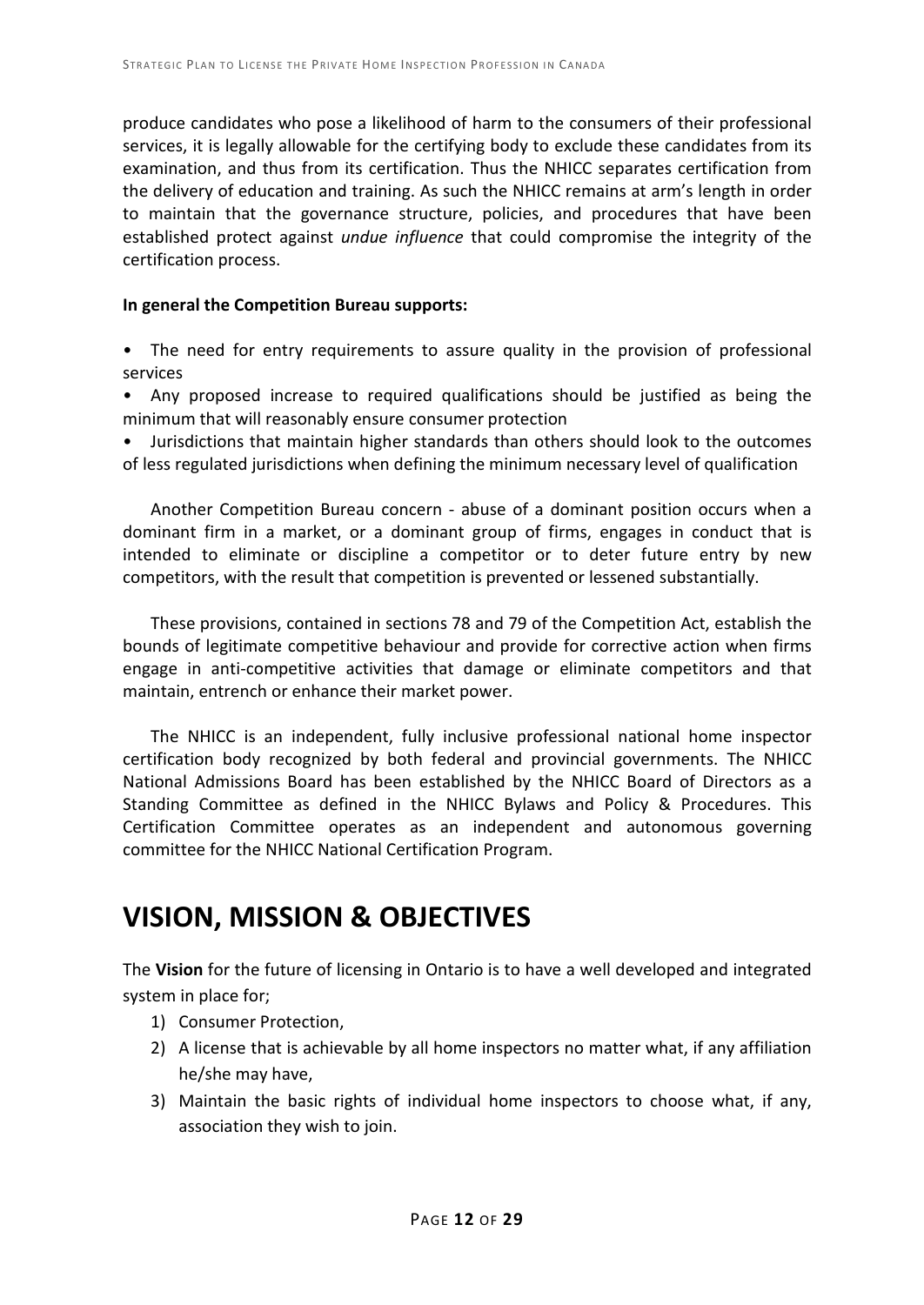### The **Mission** of NHICC's Strategic Plan is twofold.

- 1) To assist the Provinces in meeting its mandate of providing Consumer Protection through effective licensing legislation; and rigid enforcement of compliance with the Standards of Practice & Code of Ethics
- 2) To position Ontario as the leader in Consumer Protection legislation.

### The **Objectives** of this plan is to:

- 1) Bring an articulated and systematic approach to licensing, deploying and governing the administration of this legislation
- 2) Serve as a road map for Canada's Provincial and Territorial legislators.
- 3) Set the direction and strategies for the future.

The **Rationale** behind this plan**:** 

- 1. **Licensure** refers to the granting of a license which gives a 'permission to practice.' Licenses are issued in order to regulate some activity that is deemed to be a threat to the public or which involves a high level of specialized skill.
- 2. The danger and skill elements inspire governments not to allow a free-for-all, but to regulate the activity, and licensing is a well-established and convenient method of regulation. In Canada licensing is usually required by law to work in a particular profession. Many privileges and professions require a license from the provincial government, in order to ensure that the public will not be harmed by the incompetence of the practitioners. Licensure is similar to professional certification and sometimes synonymous; however, certification is a professional qualification and not a legal requirement for practicing a profession.
- 3. Historically, in the professionalization process by which trades have transformed themselves into true professions, licensing fast became the method of choice in obtaining the occupational closure required by barring the unqualified from entry to the rights and privileges of a professional group.
- 4. Restricting entry by licensing is arguably a convenient and effective method of maintaining the high standards, high status and elite privileges of a profession as well as acting to eliminate competition from unqualified amateurs who provide a cheaper but (allegedly) sub-standard service. It means that only the most highly qualified persons are allowed entry into the profession and to enjoy its privileges.
- 5. In the case of certain occupations and professions, licensing is often granted through a professional body or a licensing board composed of advanced practitioners who oversee the applications for licenses. This often involves accredited training and examinations, but varies a great deal for different activities and in different countries.
- 6. Individual license is a legal permit that is personal and cannot be transferred to another. The individual seeking the licensure must meet the National Occupational Standards established through the National Initiative and CHIBO agreements. A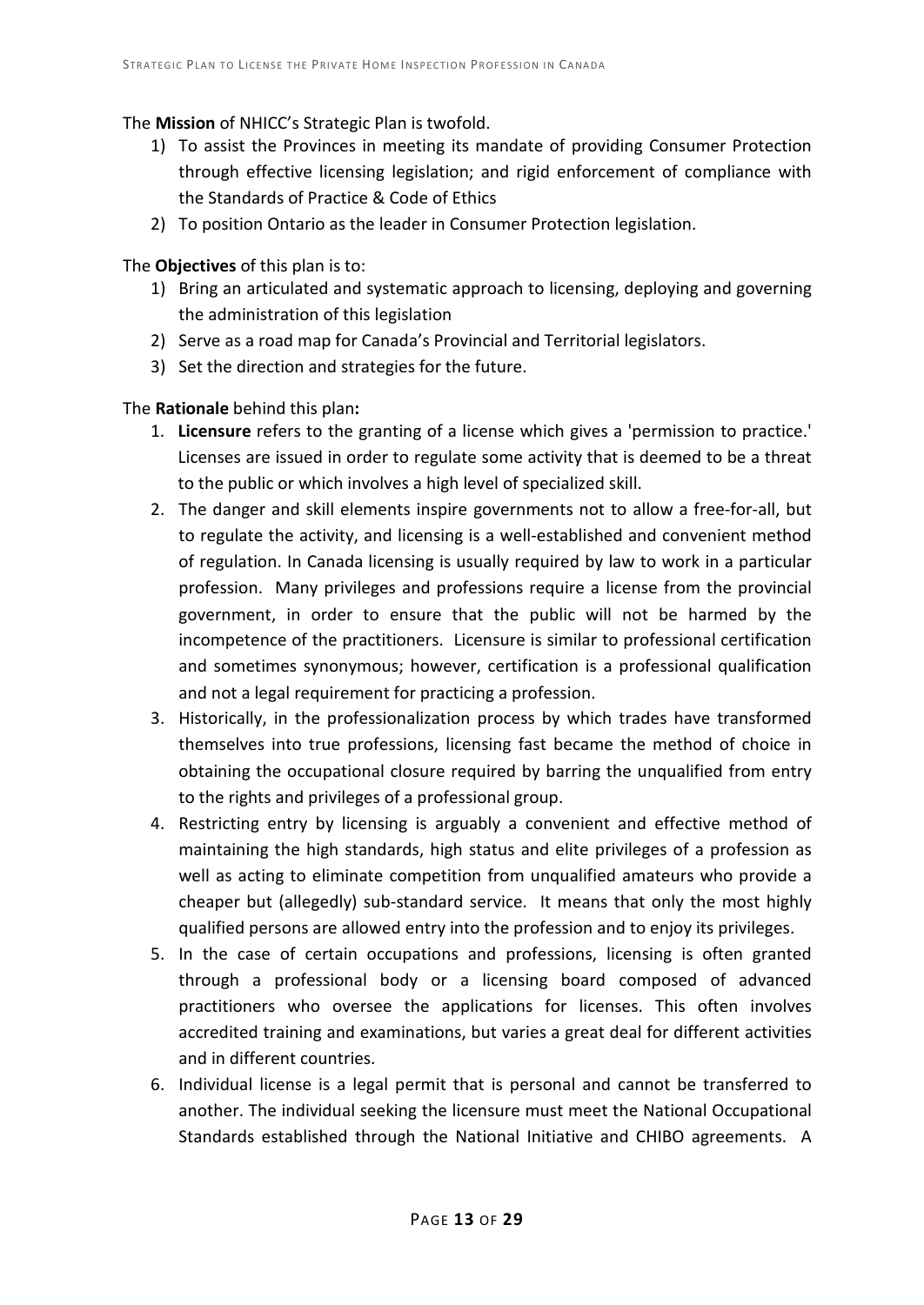license is granted upon successful completion of the NHICC's National Certification Program with annual re-registration and continuing education required to maintain the license.

#### **License renewal**

An annual license renewal will be required to allow a review by the various Licensing Boards to ensure the licensee has fulfilled the annual continuing education requirements, and has renewed his/her National Certificate and is in good standing with the NHICC.

#### **Restricting entry**

Advocates claim that licensure protects the consumer through the application of professional, educational and/or ethical standards of practice. Restrictions to employment without licensure can also prevent people with criminal records or severe mental health issues from working in occupations that require public trust and bring a person into the consumer's home.

**Occupational closure** is the sociological term given to the process whereby a trade or occupation transforms itself into a true profession by closing off entry to the profession to all but those suitably qualified. The profession then becomes closed to entry from outsiders, amateurs and the unqualified. This is also sometimes called "professional demarcation". This can be achieved by licensure, through barring entry to all except those who have passed the entrance examinations and grades of training. In most professions these methods are in regular use. Therefore, such professions are open only to those who satisfy these requirements and are closed to everyone else.

A **professional association** (also called a professional body, professional organization, or professional society) is usually a non-profit organization seeking to further a particular profession, the interests of individuals engaged in that profession, and the public interest.

The roles of these professional associations have been variously defined: "A group of people in a learned occupation who are entrusted with maintaining control or oversight of the legitimate practice of the occupation;" also a body acting "to safeguard the public interest;" organizations which "represent the interest of the professional practitioners," and so "act to maintain their own privileged and powerful position as a controlling body."

Such bodies generally strive to achieve a balance between these two often conflicting mandates. Though professional bodies often act to protect the public by maintaining and enforcing standards of training and ethics in their profession, they often also act like a cartel or a labour union (trade union) for the members of the profession, though this description is commonly rejected by the body concerned.

Therefore, in certain dispute situations the balance between these two aims may get tipped more in favour of protecting and defending the professionals than in protecting the public. Many home inspection associations are involved in the development and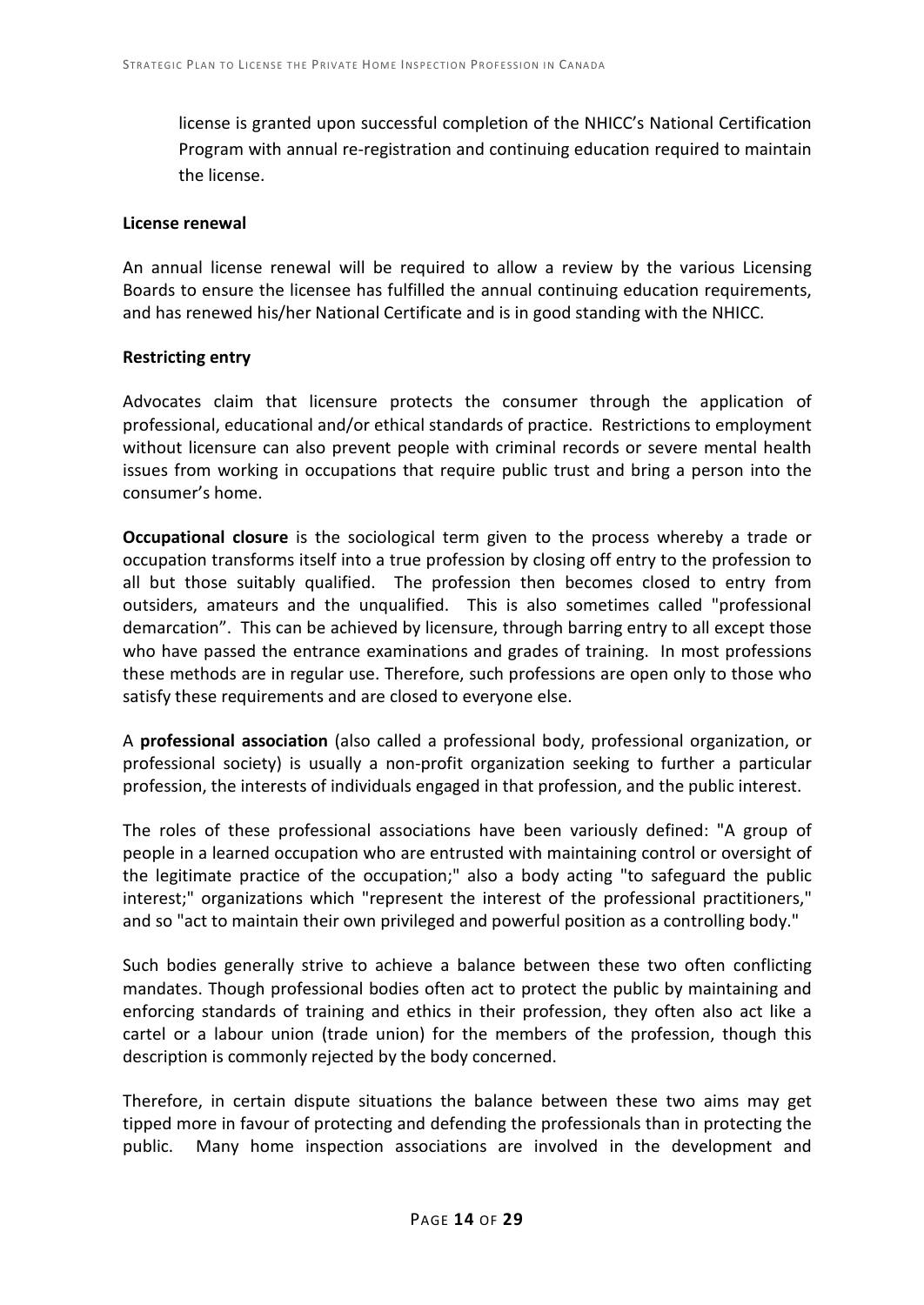monitoring of professional educational programs, and the updating of skills, and thus perform professional certification to indicate that a person possesses qualifications in the subject area and will inevitably find itself plunged into a conflict of interest in (a) its wish to defend the interests of the public, while also (b) wishing to defend the interests, status and privileges of the association. It is clearly a tough call for it do both, thus the NHICC takes on the role of clear separation of maintaining a comprehensible demarcation of the role of certification opposed to directly providing education and training under its mandate. This follows the role of maintaining ISO Certification Standards.

#### **PRINCIPALS & STRATEGIES:**

The following are key principals and strategies followed in developing and deploying legislation to licensing the Private Home Inspection Profession.

**Principal No. #1, Licensing is developed and deployed in a coordinated, systematic and cost effective manner.**

#### **Strategy:**

Establish a permanent Home Inspection Certification Body to oversee the licensing criteria. The National Home Inspection Certification Council (NHICC) currently fulfils this requirement.

The National Certification Program was established to allow home and property inspectors to be certified as competent and qualified professionals. The National Certification Program is managed and administered by the NHICC. The NHICC is comprised of individuals elected by National Home Inspectors from all provinces. The NHICC has a Chairperson who oversees a board of directors. The board, in turn, watch over:

- The Chief Examiner, who oversees the Test Inspection with Peer Review (TIPR) process, which essentially field tests applicants.
- The National Admissions Board (NAB), which assesses and verifies the credentials of applicants to the program.
- The National Accreditation Council (NAC), which assigns assessment value to the various inspector educational programs available to Canadian home inspectors.
- The Discipline and Professional Practices Committee (DPPC) which has the power to review, discipline and/or recommends the revocation of certification of a 'Certificate Holder' thus effectively addressing and responding to public or other related disciplinary complaints.

The NHICC is made up of regional representatives in addition to members at large. The NHICC is an independent certification corporation with membership in ICE (Institute for Credentialing Excellence). By making this body the central regulator of the inspection industry the government will be providing a central, responsible authority to police the industry effectively.

### **NHICC's MISSION STATEMENT**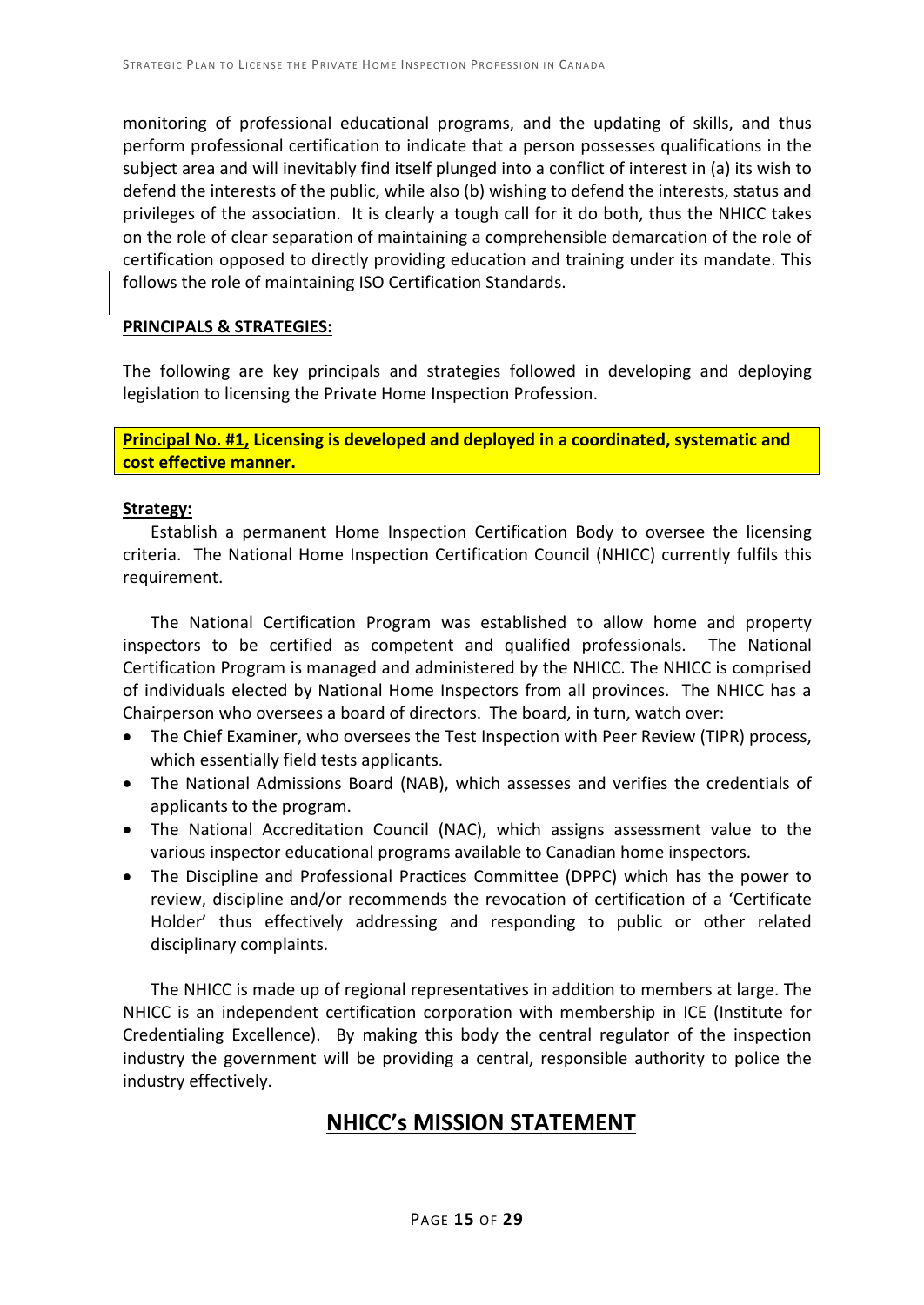*The NHICC mandate is to administer the certification and accreditation review processes in a fair and consistent manner that is free from undue influence of home inspection associations. All home inspectors are welcomed to apply to the National Certification Program regardless of their background or association.* 

*Through the National Certification Program (NCP) practicing Home and Property Inspectors are evaluated, certified and recognized as qualified professionals, NHI's.* 

*By establishing national standards for the home inspection industry, including certification and accreditation of training providers, the National Certification Program is a major contributor to protecting consumers in the purchase of their residential property. Its certified, professional NHI's are major contributors to maintaining and improving the high quality of the Canadian housing stock and reviewing building conditions.*

### **National Initiative CHIBO (Canadian Home Inspectors and Building Officials)**

CHIBO 1- Source: CMHC Research Highlight -Technical Series 00-131 Web Link: <https://www.cmhc-schl.gc.ca/odpub/pdf/62629.pdf>

A steering committee called CHIBO (Canadian Home Inspectors & Building Officials) was established in 2000 with the mandate to conduct an occupational analysis and establish minimum National Occupational Standards, a national code of ethics, inspector criteria and consistent performance standards.

"CMHC Research has shown that currently there are a number of private home inspection associations and organizations across the country each with different inspection standards and levels of qualification. The difference in standards for certifying inspectors across Canada has caused confusion in the minds of consumers as well as within other sectors of the industry. Also indicated in the research, is the considerable variation in the availability and quality of the home inspection services offered across Canada, with large regional differences."

"The private home inspection industry is highly fragmented, comprised of a number of associations, franchises and individual firms with varying qualifications. There is no national organization with which the housing sector can interact."

CHIBO 1 set out to accomplish the following objectives:

- Elevate the confidence of the Canadian home and building inspection profession in the minds of consumers, home inspectors, building officials, government and key stakeholders
- Establish minimum national occupational standards, code of ethics and criteria for inspector certification so that the public can have confidence that all certified inspectors meet the required national certification process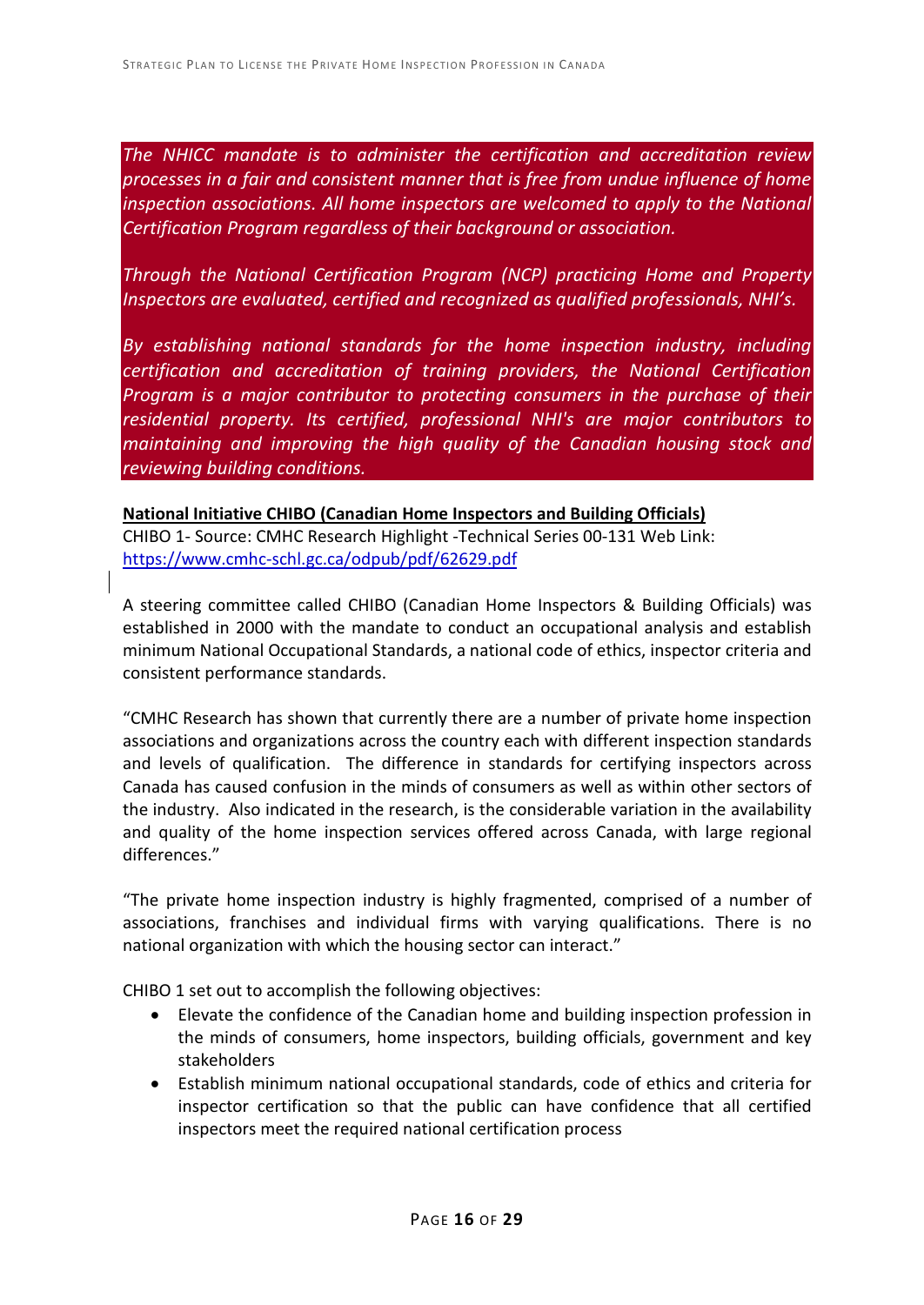- Ensure that inspections comply with the same performance standard throughout Canada
- Approve, support and coordinate provincial/regional accrediting bodies to administer, certify and provide disciplinary control of the private-sector home inspectors.

The tangible results accomplished the completion and the creation of the National Occupational Standards for Home and Property Inspectors. The National Occupational Standards describe the skills, knowledge and abilities required to perform the duties of a Professional Home and Property Inspector in Canada.

CHIBO 2 - Source: CMHC Research Highlight -Technical Series 04-112 Web Link: <https://www.cmhc-schl.gc.ca/odpub/pdf/63547.pdf>

"A major issue facing the home and property inspection industry, which is national in scope, is the limited degree of labour mobility amongst jurisdictions. The industry recognizes the need to increase the transferability of skills and the portability of certification. Accessible training programs are needed that reflect and comply with the National Occupational Standards developed in Phase 1 of the Canadian Home Inspectors and Building Officials National Initiative."

"To address these issues, CHIBO has initiated the Certification and Accreditation Models Phase Two project to use the National Occupational Standards from phase one and to design certification and accreditation models to reflect the standards for the HPI (Home and Property Inspector) and MBO (Municipal Building Officials) sectors. FNBO (First Nation Building Officers) participated on the CHIBO committee, and developed their own certification program in parallel with the CHIBO initiative. "

The results of CHIBO 2 for the home inspection sector saw the blueprint to implement a plan for National Certification of home inspectors and a plan to accredit training institutions that provide education and training in conformance with the National Occupational Standards.

*Although there has been reasonable support for the National Certification Program for home and property inspectors, it still is undermined by the protectionist attitudes of many of the home inspection associations.* 

Note: The Construction Sector Counsel (CSC) in partnership with the Canadian Association of Home and Property Inspectors (CAHPI) developed the National Certification and Accreditation Model for Home and Property Inspectors. Input into this document was provided by The Alliance of Certified Building Officials Association (ACBOA), THE First Nations National Building Officials Association (FNNBOA), Canada Mortgage and Housing Corporation (CMHC) and Human Resources Skills Development Canada (HRSDC).

*The purpose of this document is to enhance the credibility and status of the home and building inspection industry and* **harmonize licensing***.*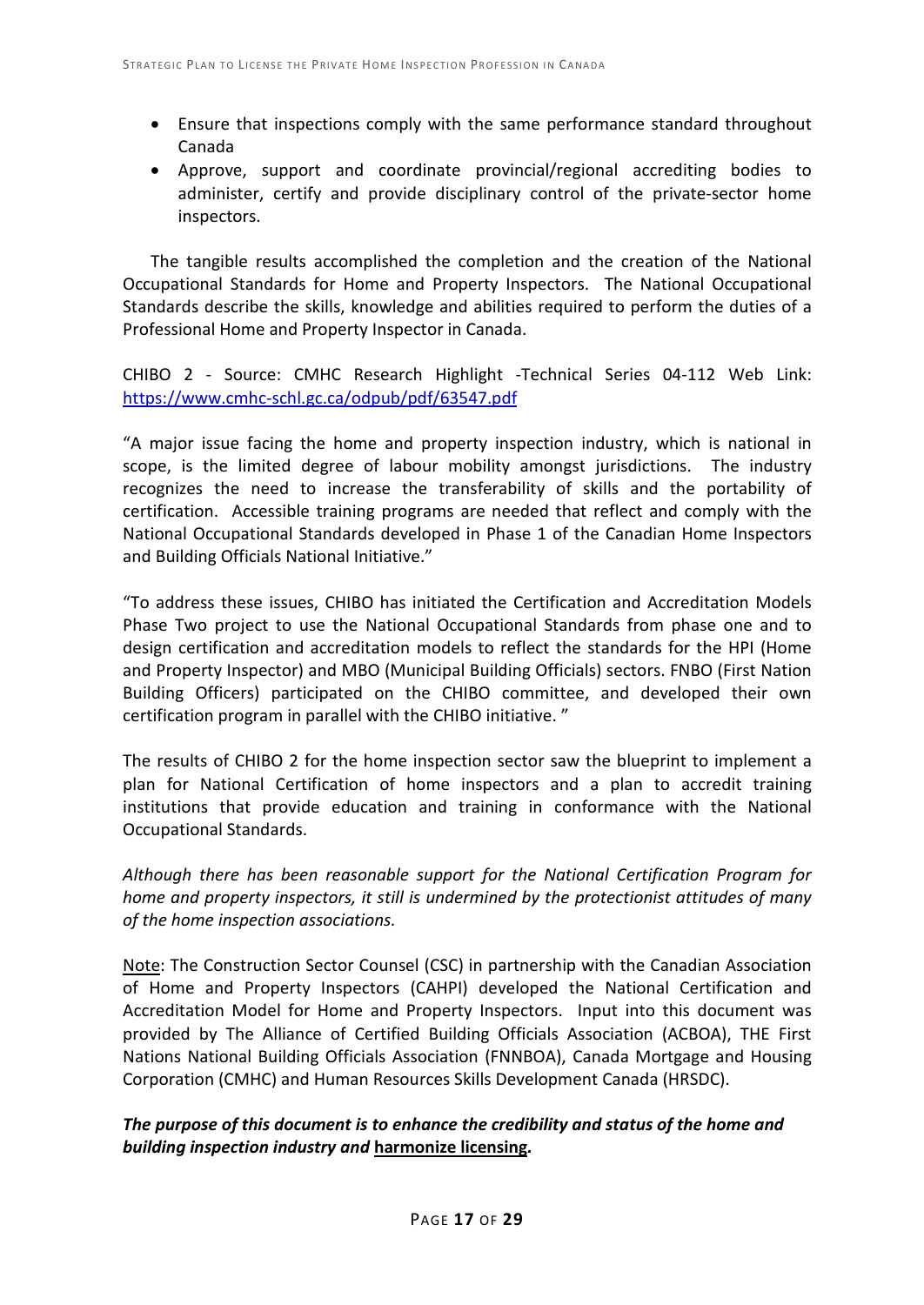*The National Certification Program was created as a direct result of recommendations from CHIBO 1. The National Occupational Standards were also a direct product of this initiative, sponsored by HRSDC, CMHC, and ACBOA.*

**Principle #2 Provincial legislation to license the Private Home Inspector profession should be seamlessly integrated, compatible with CHIBO 1&2 and incorporate the National Occupational Standards.**

**Strategy** - Cooperate and participate with the National Certification Program mandate to provide Governance of the licensing process and serve as the Certification Body.

**Principle #3 this plan is well integrated in the planning, design, construction and maintenance of the Private Home Inspection licensing program.**

**Strategy** - Integrate this plan as design to protect the Ontario Consumer.

**Principle #4 Licensing development and design are sustainable.**

**Strategy** – With increasing awareness, the NHICC can deploy Consumer Protection by raising the level of credibility to the public to one standard.

**Principle #5 Ontario is open to technology, partnerships, new knowledge and innovation.**

**Strategy** – Show the Consumer through positive action that using the established guidelines developed by the various Federal Government agencies that the Province can adapt and react to this vital Consumer Protection measure.

To be proactive and responsive to the Consumers needs, react to initiatives and proposals from external groups with a positive view to maximize mutual benefits.

**Principle #6 Provincial Consumer Affairs and staff are well informed of the potentials and limitations of licensing and the provinces direction.**

**Strategy** – Raise awareness of the NHICC by collaborating with the academic and research community such as Community Colleges, Better Business Bureaus, Financial Institutes, the Legal Profession and the Real Estate Profession.

### **BENEFITS**

Through effective integration with the current Ontario Home Inspectors, a broad spectrum of solutions can be provided to aid Consumer Protection and improve a confusing and fragmented Home Inspection Profession. It would allow for better management and enforce regulations by providing real time and reliable action.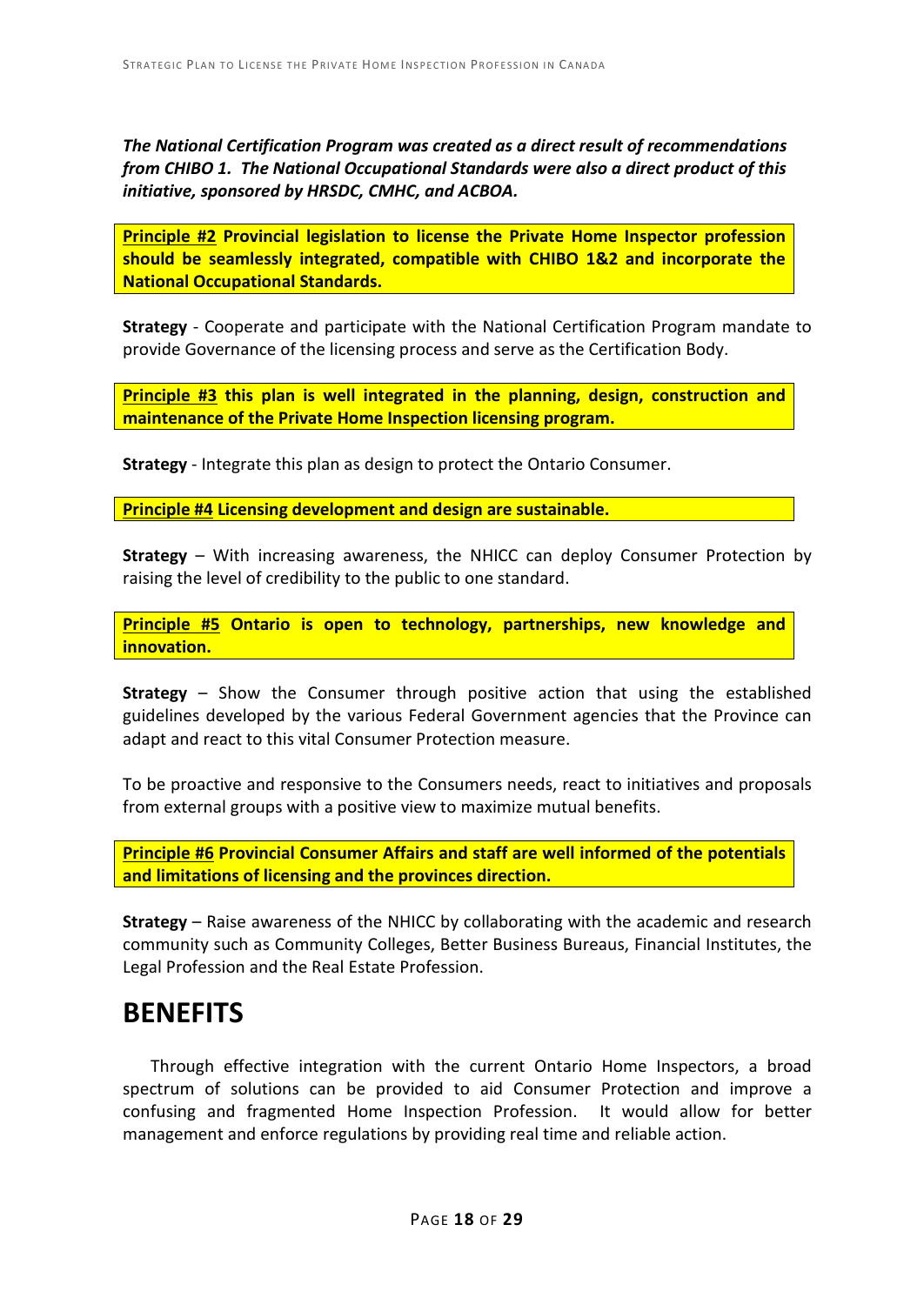#### **UNIFORM STANDARDS OF PRACTICE & CODE OF ETHICS**

The acceptance of ASHI's Standards of Practice (SOP) offers Consumer Protection. This is the only SOP, which has been upheld by the Superior Court's justice system. The Consumer would have an enforceable document to address expectations and rely on.

#### **IMPROVE SAFETY:**

To have the Home Inspection Profession provide a service that is measurable to one standard, improves safety, not only, to the inspector but to the consumer, as the current training and qualifications of the profession are not uniform. Having all Ontario home inspectors meet the existing National Occupational Standard requires meeting to-day's education standards and adhering to continuing education requirements. At present training in such areas as Grow-Ops, Meth Labs and environmental concerns are only offered by a very few. This is an increasing issue in Canada and one that affects the Consumer's health and finances.

#### **INCREASED CONSUMER CONFIDENCE:**

Implementation of licensing will increase consumer confidence by providing qualified professionals for their home purchasing experience. It can also provide information on performance, which can lead to better management, overall operations, more efficient allocations of resources and improved performance.

The implementation of legislation would require all licensed home inspectors to carry E&O and General Liability Insurance. This not only protects the consumer, it also protects the inspector for any errors in expediting their duties. With this requirement and the inspection profession having to maintain a higher level of training and competency, insurance premiums would reasonably decrease.

#### **REDUCE COST:**

The integration of licensing into the existing home inspection profession format would become simpler and more cost effective. In a time of restraint and scrutiny on all spending, having an outside body regulate the day-to-day operations of the licensing board and management systems address this objective.

The Ontario Home Inspection Panel Report pinpointed the cost factors in administration and oversight of a licensing program as a significant impediment. In reviewing the models from both BC and Alberta a large portion of the administrative cost is borne on the respective approved home inspection associations and ultimately on the licensed home inspector or inspection business. There's still a financial impact on the respective licensing authority with those provinces. However, as stated earlier there are still differences that exist between comparing the approved home inspection authorities.

**Ultimately the NHICC views this as an opportunity and means to unify the associations and create a certification board fairly representing all home inspection associations as well as consumer representation and Realtors® through a collective licensing administrative board.**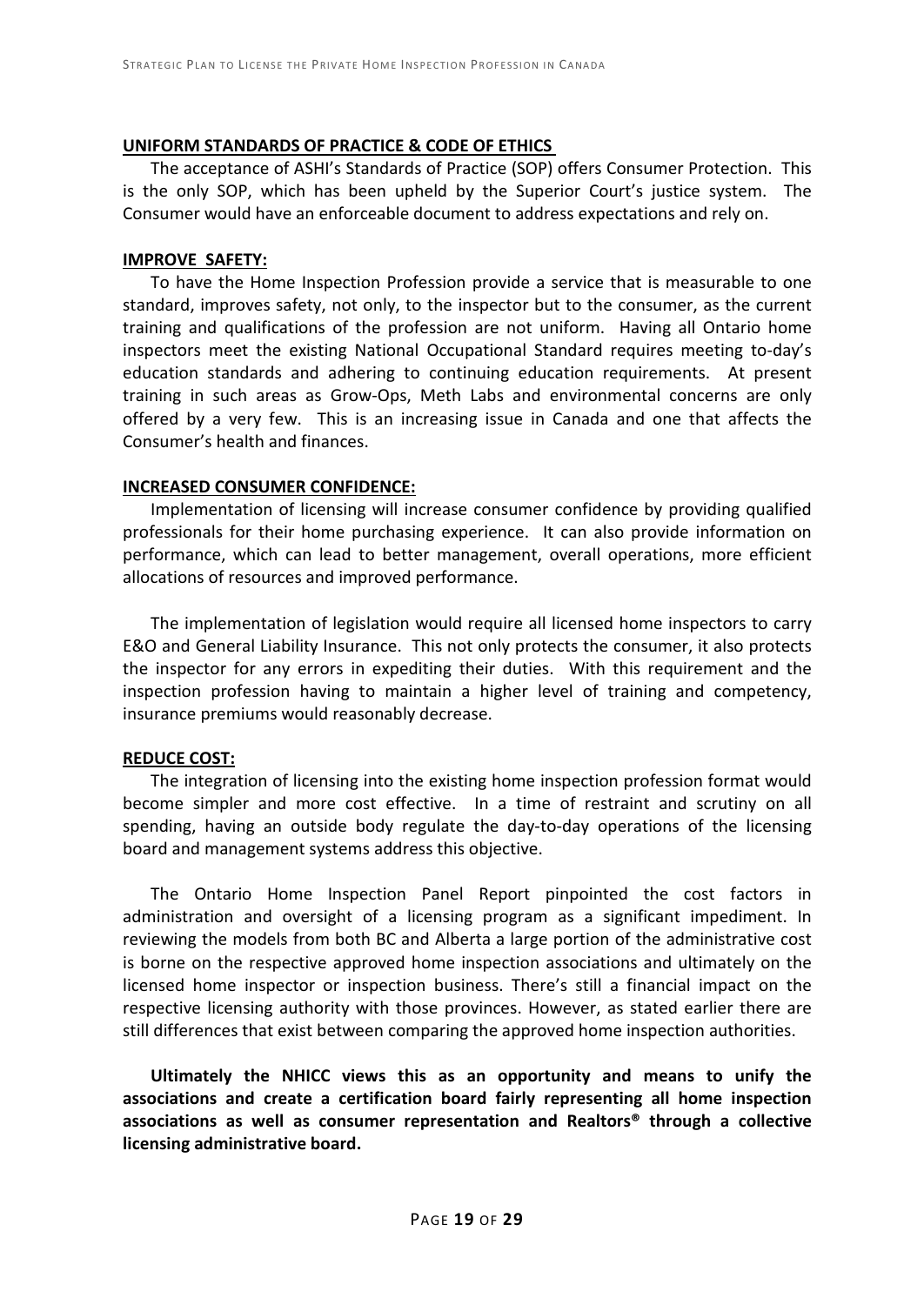### **CURRENT SITUATION IN ONTARIO**

The Home Inspection Profession in Ontario is currently in disarray. The Ontario Home Inspection Profession is represented by a huge number of different associations and organizations all vying for membership. Some have a national presence, while the majority are provincial in nature.

It should be no surprise that the consumer and all major stakeholders are confused and concerned with the current state of the home inspection industry. The consumer is also totally unprotected as there is no one set of standards followed. Some inspectors carry insurance and attend mandatory upgrading and continuing education, while others do not. The system is fragmented and unbalanced.

Issues related to this fragmented industry reach far into its brief history. This was made apparent with CMHC launching the National Initiative at the turn of the century to investigate complaints about that there were no standards in place to govern or control our industry. The implementation of CHIBO by various Federal Government agencies speaks volumes as to the severity of this disarray by heavily investing in making change.

Through feedback from the licensing symposiums held in Ontario in 2010 and 2011 the initiation of CHIBO has been supported. The NHICC received input from the Realtors®, who are generally the first profession that has contact with their clients. They have experienced countless complaints from their clients on the lack of training and incompetency of some inspectors. Consumers also have varying degrees of expectation of a home inspection. Consumers may expect a home inspection to reveal hidden problems that may not be in evidence during a three or four-hour non-invasive inspection.

The legal profession also substantiated this fact stating that although the court records only reflect major cases held in Superior Court they do not keep records of Small Claims actions, settlement agreements or arbitration agreements. The legal profession is fully aware of the lack of consistency and failure to provide a Duty of Care to the client. The cost of this situation to the court system is enormous.

The Better Business Bureaus, financial institutions and home inspectors concluded that the system was broken and in need of positive direction. This was characterized in an airing of CBC's Marketplace. The show revealed the incompetency and lack of knowledge of four home inspectors who all missed obvious signs that the home that was purchased had been used as an illegal Grow-Op. The required repairs and renovations would cost the purchaser thousands of dollars to remediate. The other major issue identified during their investigation was the fraudulent credentials and claims of some Ontario inspectors.

Unfortunately in an "unregulated profession" this is common place and often becomes the unfortunate norm within the industry. For the legitimate, conscientious inspector who continues to upgrade his/her education, follows the industry's standard and provides a reputable service to the consumer, it becomes very frustrating. Even within most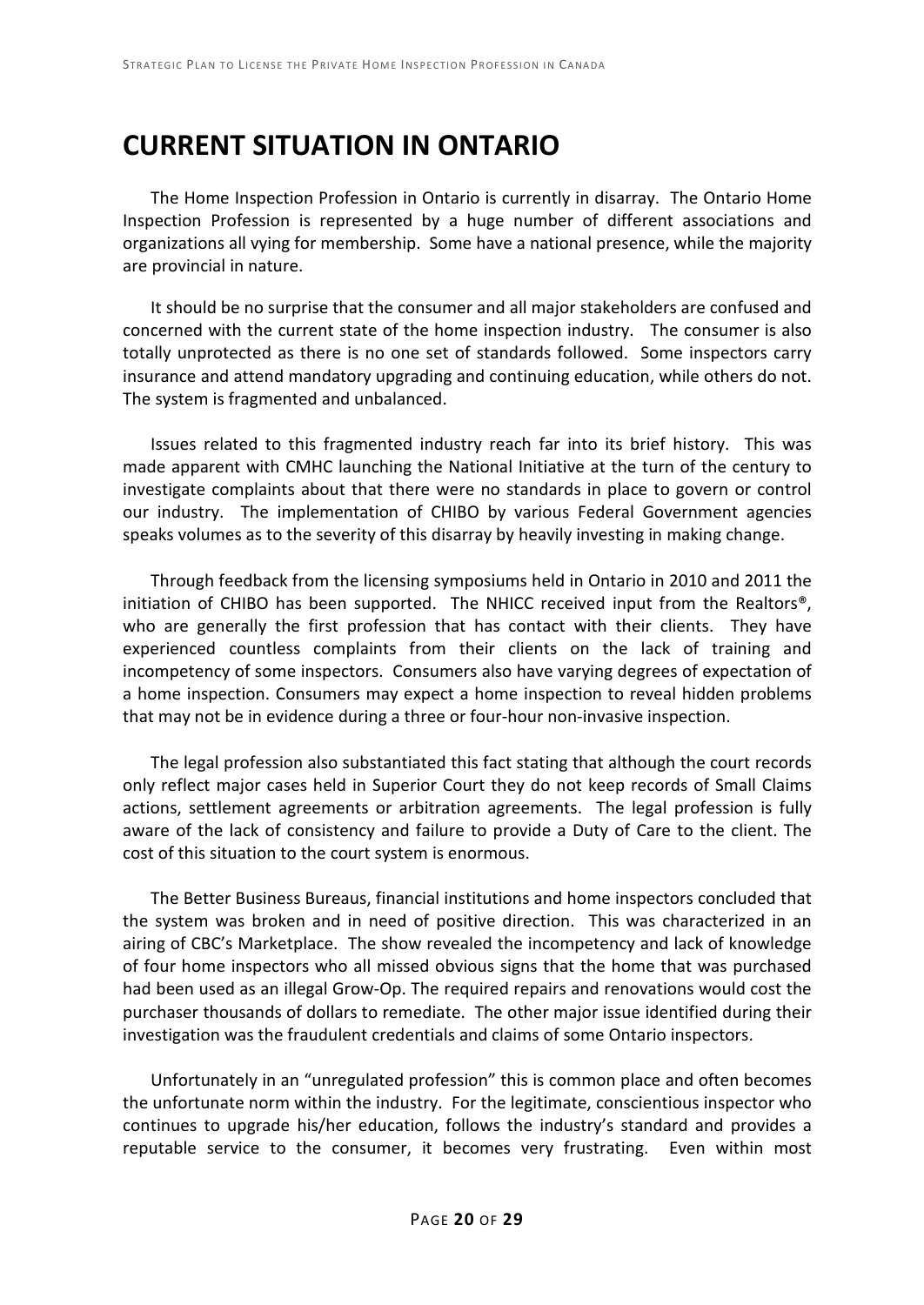provinces Ministry of Consumer Services complaints, are registered under the contractor/renovations category which is near the top of the complaint chain.

Everyone involved in the real estate transaction, even celebrity guru Mike Holmes has called for improvements and licensing of the home inspection industry. Licensing will not solve all the problems within the home inspection profession or eliminate errors, but it would raise the level of training, qualifications, accountability and knowledge of the present situation and help protect the public.

 Ontario is in an enviable situation with respect to legislating licensing of the Private Home Inspection Profession. The situation is such that a critical misrepresentation is present and affects the Consumer and any protection offered by the Home Inspection Profession.

### **STATEMENT OF PURPOSE**

*As a consumer based industry, the home inspection profession is committed to providing a valuable service to Ontario's home purchasing public. Through this initiative it is realized that a uniform commitment is required to ensure Consumer Protection and raising the qualifications and standards of the home inspection profession.*

Purchasers often look to a real estate agent, broker, lender, appraiser, builder or real estate attorney, purchasers for recommendations on who they should hire to conduct the home inspection. In an unregulated profession referring a qualified home inspector can be difficult. The Canadian public demanded protection, accountability, a level of competence and training when hiring a home inspector.

The National Certification Program was created from a well-documented desire and need for a defensible, credible credential. Many national stakeholders, including CREA (Canadian Real Estate Association), CMHC (Canada Mortgage and Housing Corporation), HRSDC (Human Resources and Skills Development Canada), NRC (National Research Council), banks, insurers, relocation companies, etc. decried the lack of a recognized group of well trained, tested and approved home & property inspectors who would practice to the same level of competence across Canada.

Home inspectors are not created equal; many are new, part time or have short cut the certification process achieving online credentials. To help protect the consumer, Canada Mortgage and Housing Corporation (CMHC) recommends consumers use inspectors that have been "Certified by an organization based on the National Occupational Standards and based on certification guidelines of the National Certification Program". Consumers are making perhaps the largest investment in their life. CMHC has taken the lead and developed an information guideline for consumers when choosing a qualified home inspector.

# **GOALS & OBJECTIVES**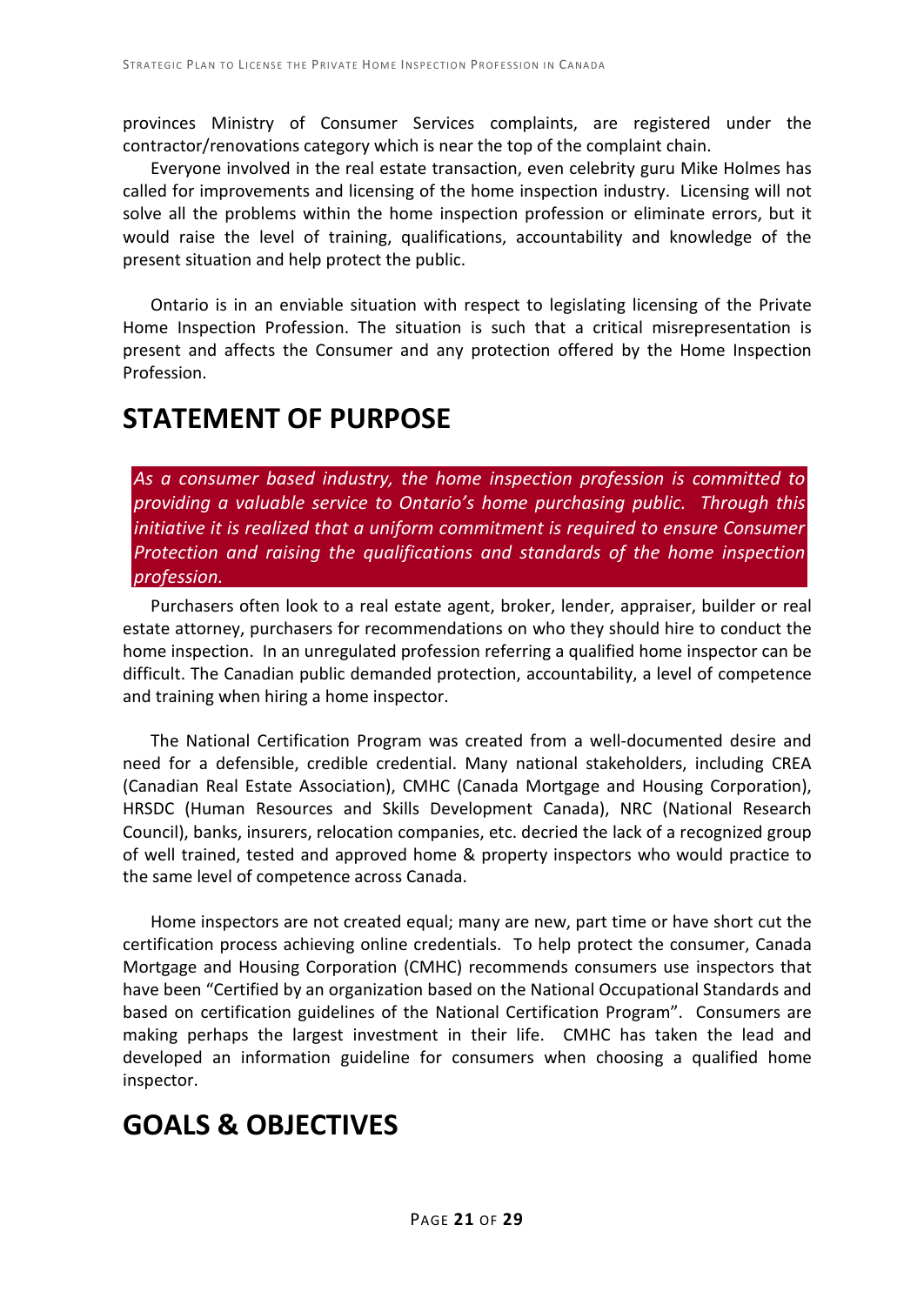#### **Purpose & Formulation**

The purpose of this proposal is to provide the Consumer with a clear choice when hiring the services of a Professional Home Inspector. Through this initiative the consumer will be able to hire a competent private home inspector who has met the requirements of this mandate. This also eliminates the confusion placed on the major stakeholder in the real estate transaction when referring the services of the home inspection industry. This includes the REALTOR®, financial and legal professions. Through this initiative true protection can be offered to all parties involved in the already complex and complicated real estate transaction.

In the current real estate transaction all parties involved (with the exception of the home inspector) are currently licensed and legislated. What the current system does is offer a state of confusion, misrepresentation and no reprise for the consumer. The consumer is left trying to search different credentials and different associations all providing different results and confusing the expectations of the consumer.

The home inspection profession fragmented, confusing, unregulated and as a consumer service offers no protection to the buyer. Although some associations, as well as, some inspectors have raised the bar and require rigor and verification of their credentials the consumer is still left trying to differentiate between certified, registered, master inspector etc. This fragmentation has occurred over the years through competition by the different associations to draw new inspectors into their fold.

All home inspection associations/organizations have an underlying agenda and should be left out of the equation when setting up the licensing structure. The NHICC is at arm's length from all parties and was established to mandate accountability, and credibility.

What this plan offers is a clear concise directive to eliminate any confusion the consumer may have when hiring the services of a private home inspector in Ontario.

### **STRATEGIC MODEL**

#### **Driving Forces**

With the implementation of licensing and following the directives from CHBIO, the Province can take the lead in providing true consumer protection to a fragmented market. The consumer will have a clear choice when the inspector they hire is licensed to provide this service. To implement this, it is recommended that the National Home Inspector Certification Council be the sole certifying body as recommended in the findings of the National Initiative. **The National Initiative's mandate was to evaluate and make recommendations to improve consumer protection and harmonize licensing.**

By implementing the National Home Inspector Certification Council as the certifying body, it eliminates the current competition between the home inspection associations and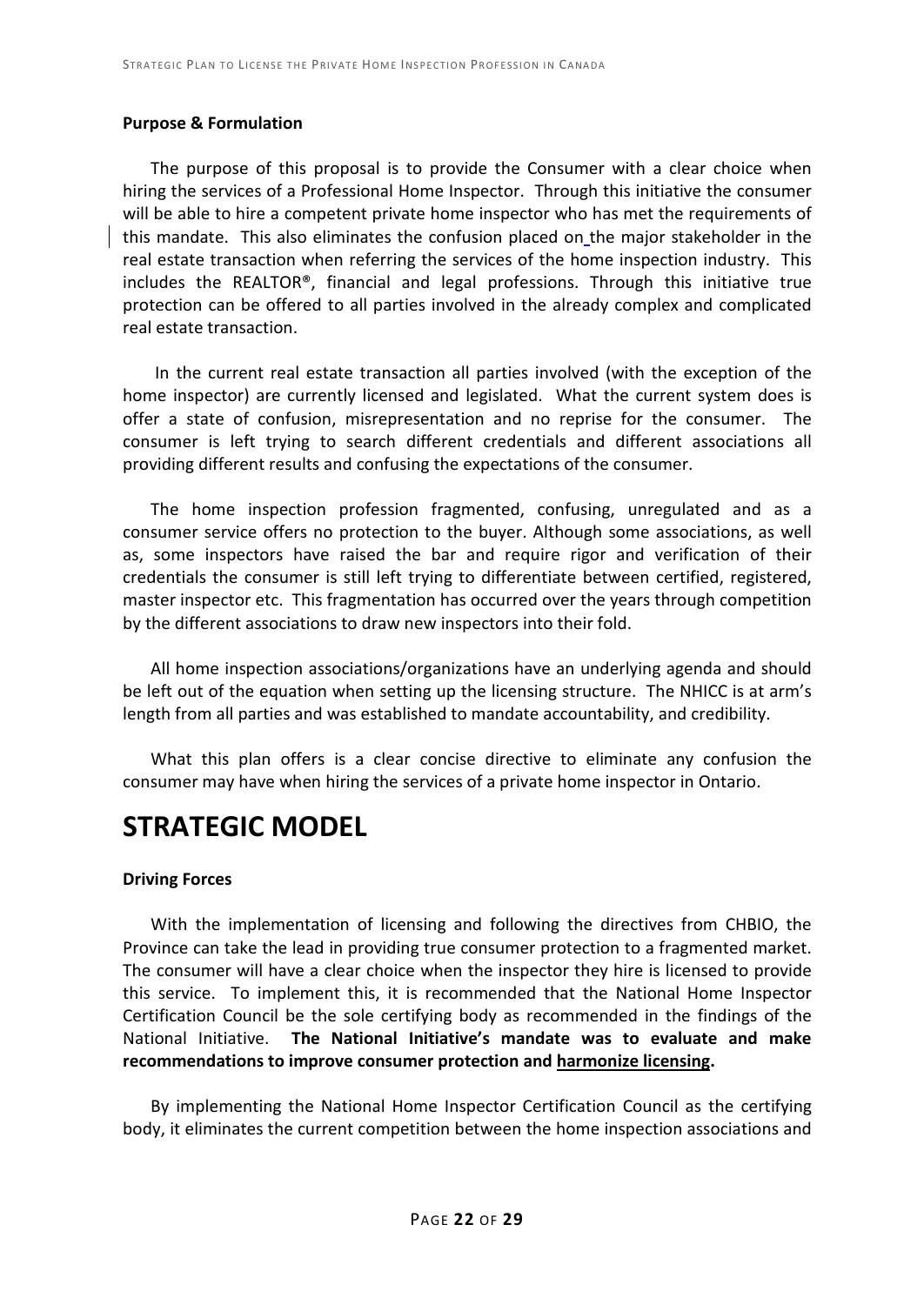allows the private home inspector the right to choose which, if any, of the current home inspection associations he/she wishes to belong to based on membership benefits. This restores the principle of **freedom of choice**.

It is also recommended that the legislation should recognize an outside body to administer the licensing process, therefore, requiring not much if any financial commitment from the Provincial Government. Through this recommendation, the licensing body would administer a licensing fee to the private home inspector covering all costs involved. History has shown through the different organizations, that this fee has been nominal and is a very cost efficient way to provide this service.

Once this legislation is passed, consumer awareness would be the first priority. This can be achieved in several ways, through the media, real estate boards, Better Business Bureau, the legal profession and all financial institutions. What this will offer the stakeholder is a clear solution when requiring the services of a qualified licensed home inspector anywhere in Ontario.

What makes this proposal different and enforceable is that the Province is not relying on any one home inspection association to monitor, institute or govern the licensing procedure. It exemplifies true consumer protection through legislation.

#### **Next Steps**

Are further studies and consultations required? **We think not!**

In 1996 CMHC realized there was a problem within our industry and launched one of the largest projects into the home inspection profession. Almost two million dollars was invested into this initiative and involved every facet of the home inspection industry.

This initiative took seven years to complete and document. The unfortunate circumstances surrounding this initiative were that Provincial Governments did not act on their recommendations. The Home Inspection Profession itself is guilty as well. To-date the only improvement they have undertaken was the creation of the NHICC and implementing that directive nationally.

As a result of complacency or lack of motivation by the Provincial bodies, the home inspection profession have rested on their laurels. With an ever increasing demand for Consumer Protection and our industry being inundated by part-time and unqualified practitioners, the consumer is now at greater risk than ever before.

The mandate and purpose of CHIBO was to recognize the deficiencies within our profession and make the appropriate recommendations. They were two-fold; initiate the formation of the National Certification Program and give direction for licensing our profession throughout Canada.

The real estate industry is a multi-billion dollar business. The Canadian dream is home ownership and relying on the services of a "qualified, competent home inspector" is a realistic component of this process. The National Initiative addressed these concerns. It is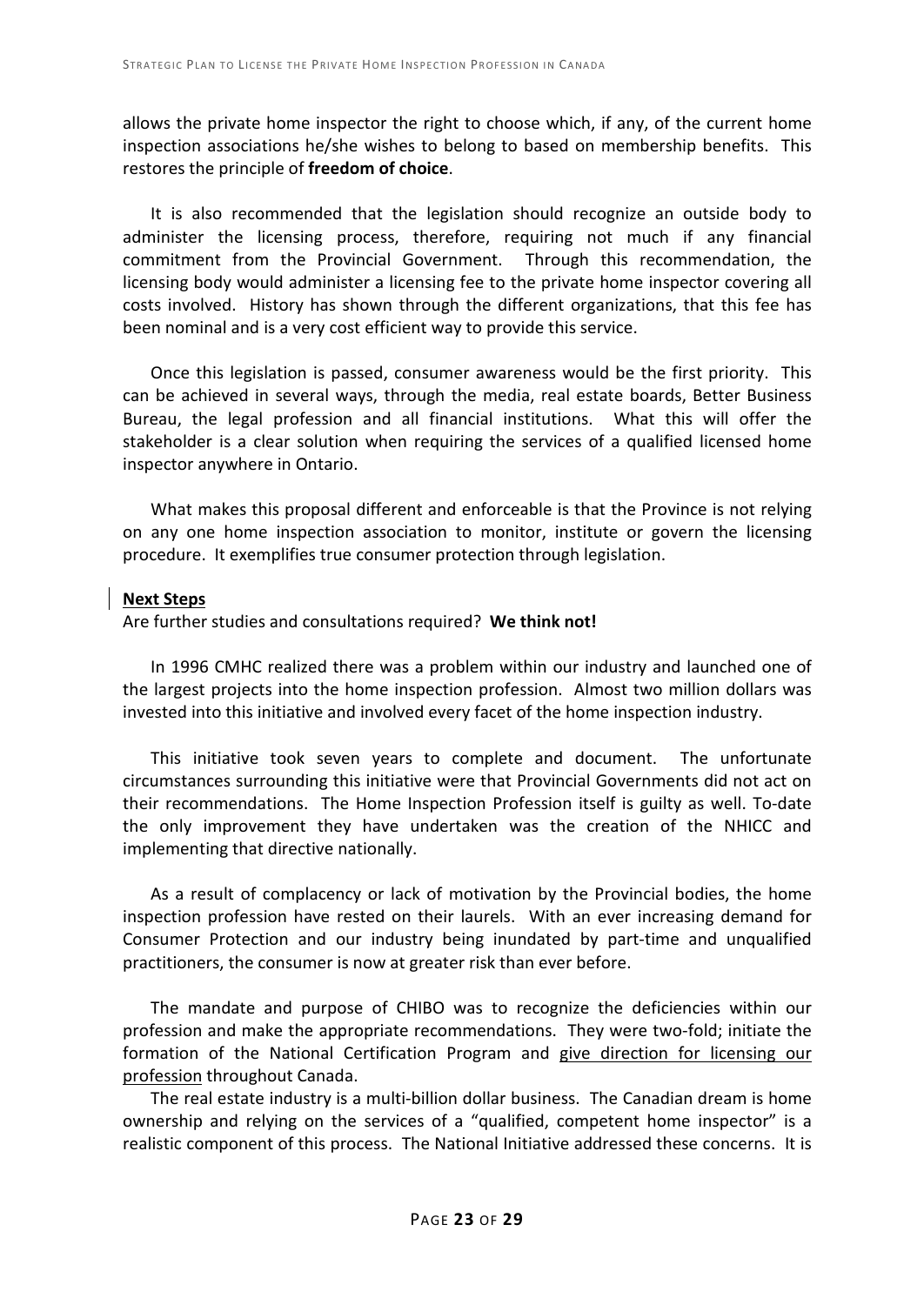time for the Province to take the lead and implement meaningful legislation to improve the Home Inspection Industry and offer the Consumer true professionalism in the industry.

A Home Inspector in the Province of Ontario is the only profession in the real estate transaction that is not required to be licensed and currently operates in an unregulated profession. Meaningful legislation would change this and offer true Protection.

Requiring a license to practice provides both seller and purchaser confidence, when choosing a home inspector, they can knowingly rely on a qualified professional.

#### **Legislation would have an impact:**

- It would artificially limit entry
- Limit the competition in the early stages
- Tend to increase activity in the underground industry

However these negative impacts would be only temporary!

#### **Legislation would help protect the public's interest by:**

- Assessing the qualifications of and requiring a license to practice in Ontario.
- Receiving and responding to complaints from consumers in a timely fashion.
- Requiring licensees to carry mandatory E&O/General Liability insurance.
- Raising the bar for inspector's qualifications, this in turn would lower insurance premiums for the inspection industry.
- Eliminating the number of inspection associations/organizations currently operating in Ontario, removing the huge degree of confusion this has caused the public.
- Requiring some associations/organizations to merge, improving the communications that does not currently exist.
- Give Ontarian's one qualified meaningful credential to rely on.
- Potentially reducing court expenses.

#### **Legislation would ensure Consumer Protection by:**

- Ensuring consumers rights are better protected.
- Improving public/consumer satisfaction.
- Protecting the public from incompetency.
- Levelling the playing field and prevents unfair, unqualified competition, benefiting the industry and consumer alike.
- Removing inadequately trained and unqualified inspectors that are frequently the cause of substandard inspections.
- Lowering liability for consumers less litigation, fewer consumer complaints.
- Enhancing business reputations as a result of competence and qualification.
- Removing semi-skilled and unqualified practitioners, it provides a better more stable industry with real career possibilities.
- Providing a greater measure of career security.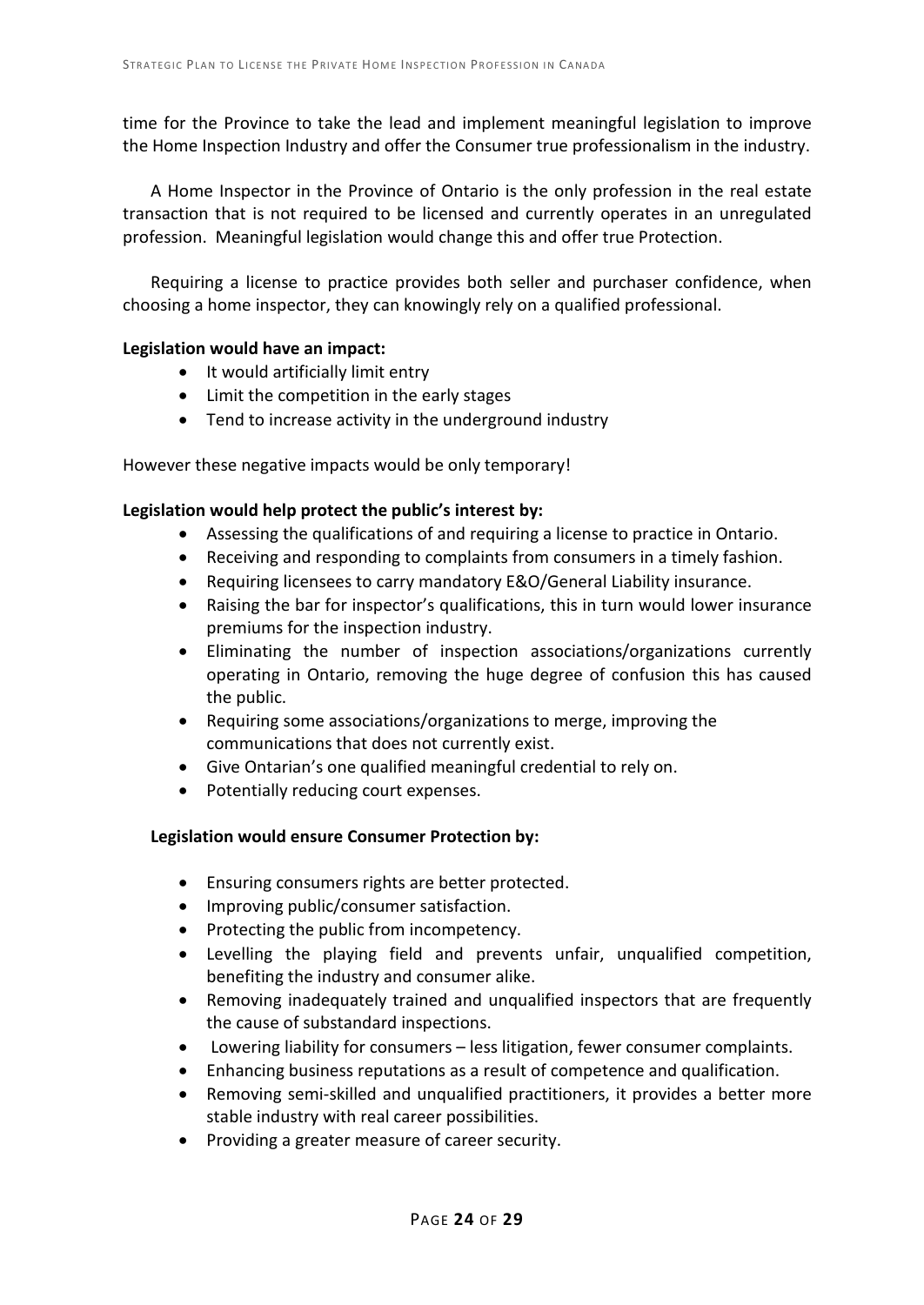• Increasing the skill level of the industry, which ensures better and quality service to consumers.

# **LICENSING OPTIONS**

There are three basic licensing models that should be considered:

- Government Regulation,
- Industry Self Regulation,
- Outside Body Regulation

Government Regulated: in a time of restraint and huge government deficits, it is not realistic to impose added burdens to the Ontario tax payer. Licensing should be incorporated to add protection to the public interests and provide consumer protection. Government regulated can also be quite complicated and costly.

Industry Self Regulated: is by far the most desirable option. However with the current status of the Ontario home inspection profession this would be virtually impossible to attain. Every inspection association/organization would want input to protect their own self image, designations, structure and requirements. All the major home inspection associations were invited to take part in open communication on licensing symposiums held; they all declined! Meaningful communications between the current home inspection associations/organizations is all but impossible.

Outside Body Regulation: this is the simplest format to follow. The cost of implementation would be carried by the practitioners, through licensing fees, eliminating the need for government funding while protecting the public's interest. Utilizing the National Home Inspector Certification Council as the licensing body is an appropriate fit.

### **RECOMMENDATIONS**

#### **National Initiative CHIBO**

- Utilizing the recommendations from the National Initiative and the documentation found within this plan, legislation should be tabled to license the private home inspection profession.
- The National Initiative was initiated in 1999 (CHIBO-1) and (CHIBO -2) completed in 2005. This initiative was a result of concerns raised with the home inspection profession nationally. Funding for this project was received from the various Federal stakeholders involved.

### **Certification Body**

Following the recommendations noted in the National Initiative, the National Home Inspector Certification Council should be appointed as the Certifying Body in this legislation.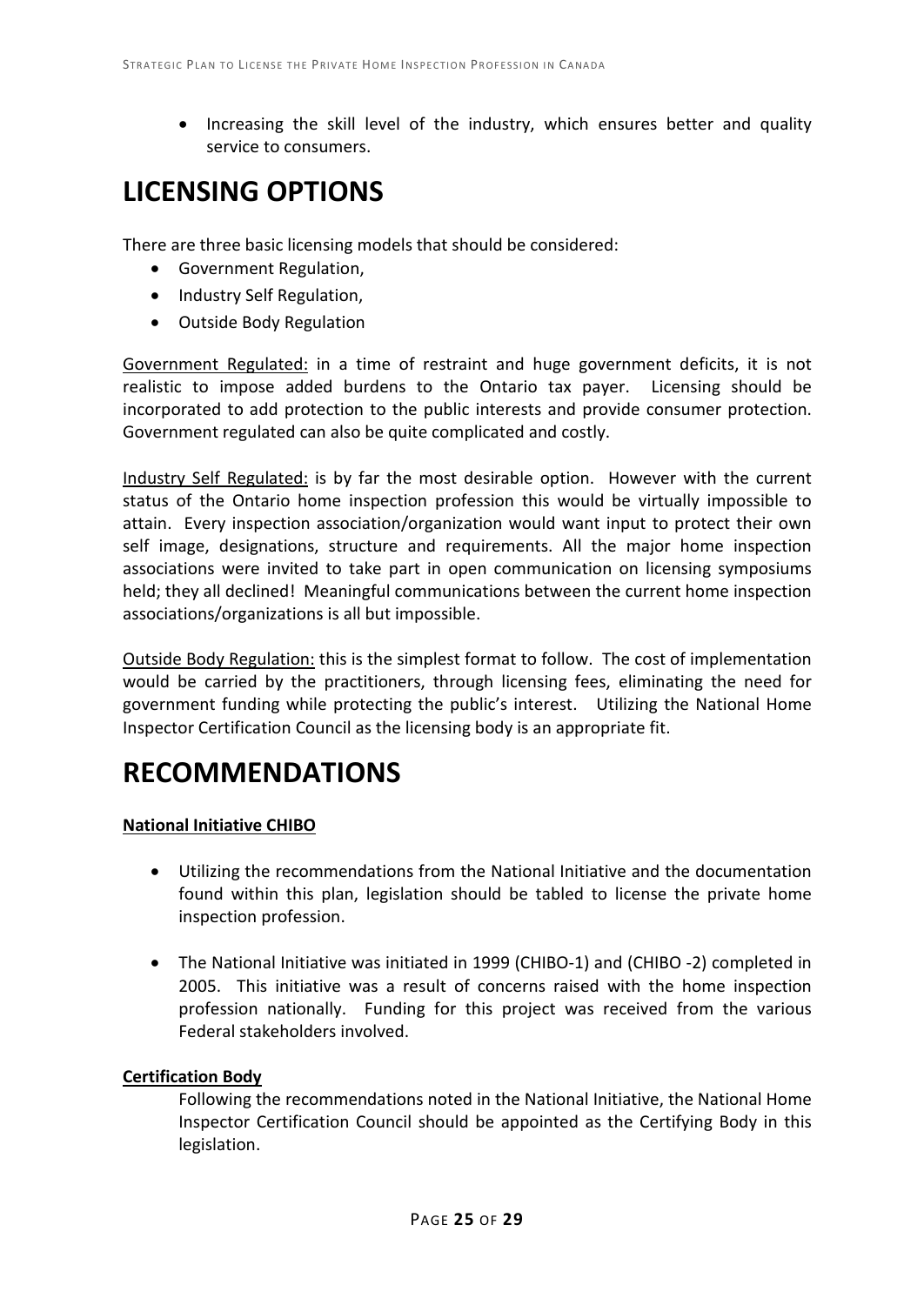The National Certification Program was created as a direct result of the findings from the National Initiative and was implemented to harmonize licensing. This recommendation is twofold:

- 1. The NHICC is an independent certifying body at arm's length from any Canadian home inspection association
- 2. The NHI designation is attainable by any Canadian home inspector.

#### **The National Home Inspector Certification Council**

The NHICC requires that the National Occupational Standards, ASHI Standards of Practice and Code of Ethics are adhered to, again strengthening consumer protection by providing a defendable inspection standard. This is the foremost Standards of Practice that has been recognized by the Superior Courts.

The NHICC through its National Certification Program (NCP) issues the **N**ational **H**ome **I**nspector designation (NHI) to successful applicants that have met the rigour, verification, technical background review and successfully completed the peer review process TIPR (Test Inspection with Peer Review) and National Exam. The NHICC is the only organization in Canada that demands this level of competency ensuring all who receive this designation have undergone the scrutiny required to attain this designation. It is the only Standard in Canada consistent with the recommendation of government funded research. The NHICC does not allow for grandfathering, in order to establish a consistent level of competence among home inspectors, all applicants will be required to follow the same process. Every National Home Inspector has gone through this same level of rigour.

- Becoming a National Home Inspector would be a requirement of licensing. This is an attainable credential available to any applicant that applies and successfully completes the requirements.
- The NHICC has in place a Discipline and Professional Practice Committee (DPPC) that has the power to: review, discipline and/or revoke certification of any registrant, thus effectively addressing and responding to public or other related disciplinary complaints.

#### **Licensing Body**

In a time of restraint, government deficits and global recession establishing a cost effective means to regulate the licensing process is essential. Calling on the Canadian Real Estate Association and utilizing their established Licensing Body to administer the regulatory requirements the Real Estate Industry fulfils that need and is recommended. This would be accomplished with a zero dollar input from the Government. All cost incurred would be dispersed evenly through the licensing fees.

Licensing our profession also has the support of the 140,000 members of the Canadian Real Estate Association (CREA), CMHC, CSC and HRSDC.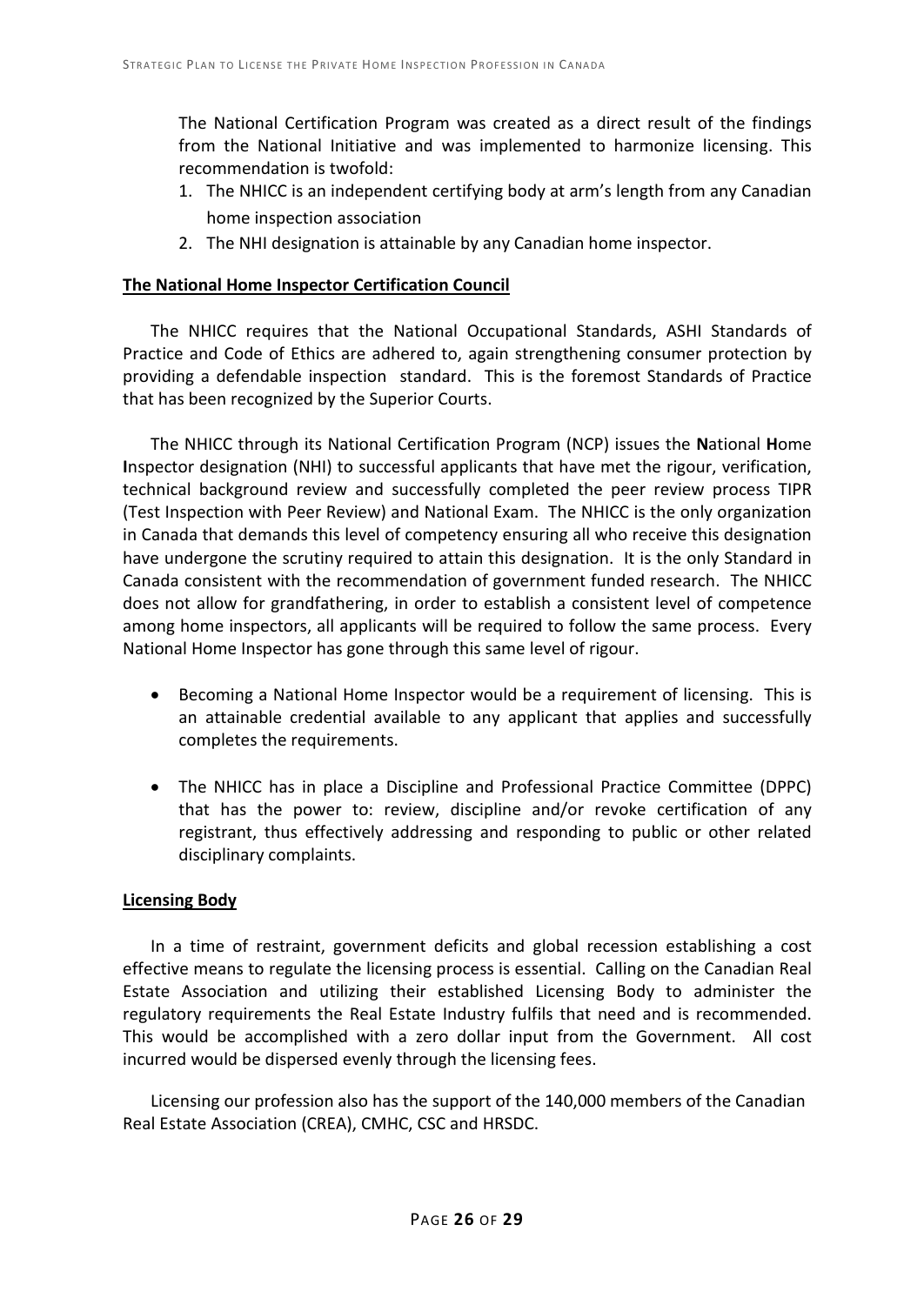#### **Licensing Board**

A licensing Board will also be required; it should be comprised of a maximum of 11 members of the current major home inspection associations/organizations in Ontario and an independent consumer protection advocate.

The board will consist of at least:

- (a) Two NHI accredited and independent home inspectors who have been actively engaged in the practice of home inspection for at least five years;
- (b) One consumer advocate who is not involved in the housing industry;
- (c) Six members representing the major home inspection associations operating in Ontario, with numbers divided equally between them on a per capita basis.
- (d) Two public members (not associated directly with the home inspection sector).

The board would be responsible for the licensing of home inspectors. Their mandate would be to:

- establish criteria for issuing, renewing, failing to renew, suspending or revoking a home inspection license;
- **PEDIME:** provide consumer protection to the perspective home buyers;
- to oversee the licensing of home inspectors.

#### **Licensing Requirements**

- To obtain a license to practice in Ontario, licenses must fulfil the requirements of the National Certification Program, be a National Home Inspector (in good standing) as mandated by the National Initiative and CHIBO agreements.
- The intent of defining the requirements required to obtain a license to practice in the home inspection profession is not geared to eliminate any of the present practitioners working in this industry. This document respects this basic right and provisions are included in this document reflecting this position. Setting the standards for licensing will however require the unqualified inspector practitioner to improve and up-grade in the areas that they do not meet these required criteria.

It is estimated that currently there are somewhere between 1,500 and upwards to 2,000 private home inspectors practicing in Ontario. Of that number it is estimated that over half are presently qualified and can meet this criteria. The remaining numbers are made up from unaffiliated, part time and the potentially unqualified body. The National Home Inspector designation is attainable by any person that applies themself and can gain the necessary education and qualifications.

It is also estimated that there are a significant number of qualified private home inspectors that until now have not found the need to apply for any designation or affiliation with any association.

• To address the initiation of licensing and to continue to provide this valuable service to the Ontario public, establishing a phase in period is required. To meet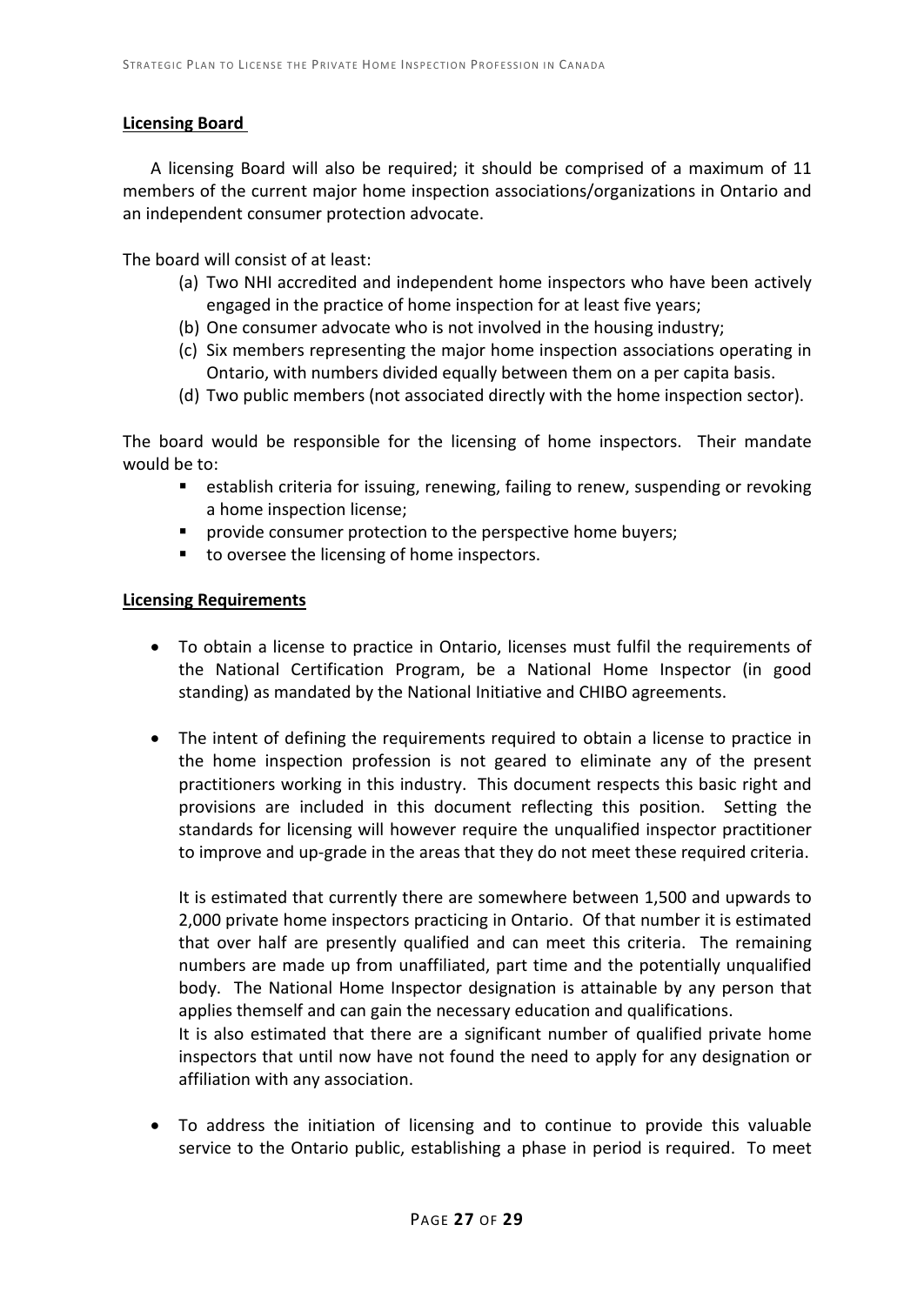this requirement all current Ontario home inspectors with the following designations would be granted a provisional license:

- 1. NHICC NHI and Candidate Members
- 2. CAHPI-Ontario/OAHI Registered Home Inspectors (RHI's)
- 3. CAHPI-Ontario/OAHI Associate Members
- 4. American Society of Home Inspectors ACI (Certified Home Inspector)
- 5. Professional Home and Property Inspectors of Canada's Provisional Members
- 6. OntarioACHI CMI

This license would be conditional on the licensee attaining, the "National Home Inspector" designation, within one year from the date that licensing legislation becomes law.

- All licensed private home inspectors practicing will be required to carry E&O (Errors and Omissions) and General Liability Insurance. Coverage shall consist of:
	- Errors & Omissions Coverage: \$1 million occurrence/limit/aggregate
	- Comprehensive General Liability Coverage: \$1 million occurrence /limit /aggregate
	- Immediate suspension for any licensed private home inspector conducting fee paid inspections without proof of the required insurance.
- Mentoring (apprenticeship) must be incorporated into the requirements for any new applicant allowing for growth and practical supervised field experience ensuring that the mandatory requirements are truly attainable.